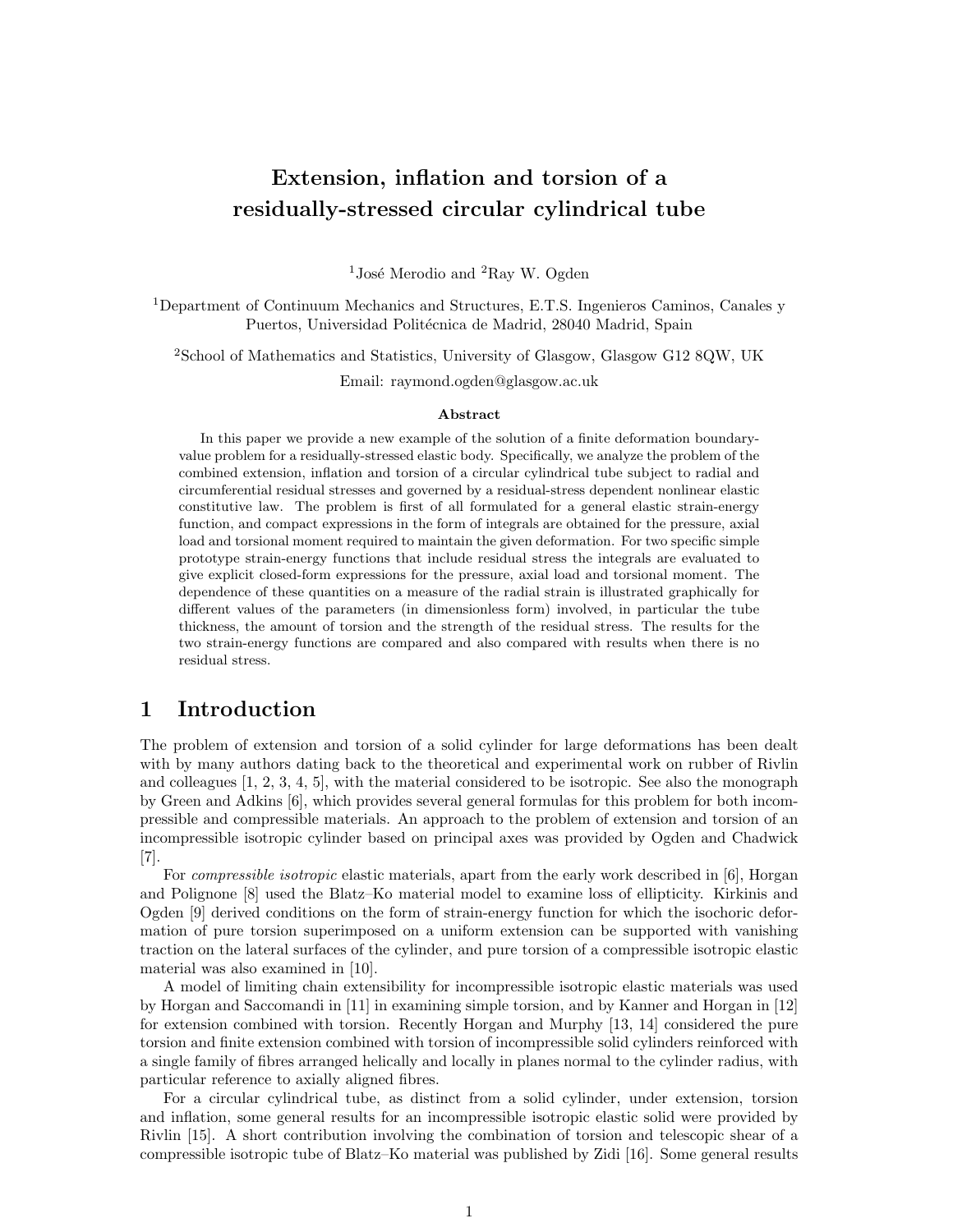for transversely isotropic materials (both incompressible and compressible) with the direction of transverse isotropy aligned with the tube axis can be found in [6].

Two papers by Zidi [17, 18] examined the torsion of a compressible tube combined with either anti-plane shear or axial and azimuthal shear for a transversely isotropic material with the direction of transverse isotropy arranged helically normal to the radial direction, and in [19] the authors considered the combined torsion, azimuthal shear and radial expansion of an incompressible tube with the same arrangement of transverse isotropy. Recently El Hamdaoui et al. [20] analyzed the problem of extension and inflation of a tube for an incompressible transversely isotropic material and showed, in particular, that only certain directions of transverse isotropy are compatible with this deformation.

None of the aforementioned contributions took account of the possible existence of residual stresses. To motivate the need to include residual stresses, we mention first that for rubberlike materials used, for example, in bush mountings for the support of engines residual stresses are often introduced during the vulcanization process or in manufacturing (see, for example, [21, 22]). In this situation the residual stresses can have a detrimental influence on the material performance. Secondly, in soft biological tissues, residual stresses are produced during growth, development and remodelling and have an important positive influence on the mechanical behaviour of the tissues, as is well known for arteries, for example, and the heart. In each case the effect of residual stress on the material behaviour needs to be better understood.

In the context of artery walls, in particular, residual stresses are often accounted for by using a pre-deformation from a fictitious 'stress-free' configuration associated with the so-called opening angle method, which shows that when a ring of artery is cut radially it springs open, thereby releasing, at least in part, the residual stresses. The resulting opened sector is used to model the effect of residual stresses by deforming the sector into an intact ring (see, for example, [23, 24, 25], which were concerned with the extension and inflation of a tube). For the same deformation, Ogden and Schulze-Bauer [26] calculated the residual stress under the assumption that, at a typical physiological pressure, the circumferential stress in a single artery layer is uniform; see also [27]. A three-dimensional analysis of residual stress that takes account of the axial residual stress as well as the circumferential and radial stresses was reported in [28].

The opening angle method has also been employed in the series of papers [29, 30, 31, 32] in considering the torsion of a tube combined with a variety of shear-type deformations for compressible isotropic and transversely isotropic materials, again with the direction of transverse isotropy arranged helically normal to the radial direction.

However, to fully take account of residual stress a more general approach is necessary, and, in particular, the residual stress needs to feature in the constitutive law for the elastic response of the material, on which we focus in this paper, or for more general material response. Residual stress is regarded as a stress that is in equilibrium in the absence of external loads (tractions or body forces), as in the definition found in [33]. A formulation of the constitutive law for a residually stressed transversely isotropic hyperelastic material in terms of invariants has been provided by Hoger [34], and this formulation (and its specialization to the case without a preferred direction associated with transverse isotropy) has been used as a basis for analyzing various wave propagation problems in initially stressed (as distinct from residually stressed) elastic materials in [35, 36, 37, 38].

The general equilibrium equations satisfied by the residual stress in cylindrical polar coordinates and various special cases in which residual stress can in principle be determined from experimental set-ups have been provided by Hoger [39], while the problem in which residual stress is generated by eversion of a sphere has been examined in [40].

Recently, for a circular cylindrical tube, Merodio et al. [41] provided a general formulation of the elastic constitutive law for plane strain and solved the problem of the effect of residual stress on the azimuthal shear response of the tube. They also used the three-dimensional formulation to examine the problem of extension and torsion of a residually stressed solid cylinder. In [42] a solution of the problem of determining the effect of (a special choice of radial and circumferential) residual stress on the extension and inflation of a circular cylindrical tube with and without fibre reinforcement was derived. Otherwise, as far as we are aware, there are no papers in the literature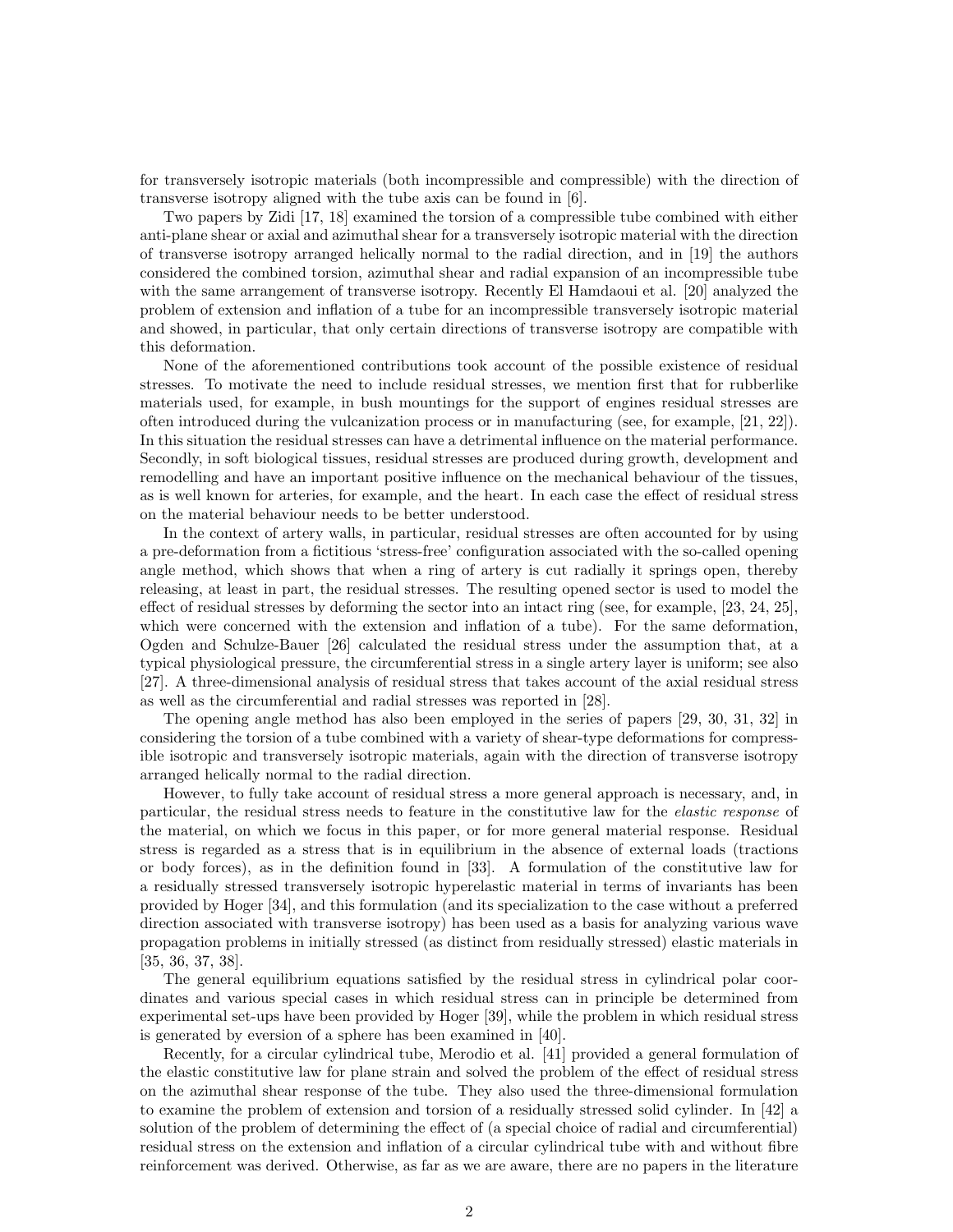that solve specific finite deformation elastic boundary-value problems where the residual stress is explicitly included in the constitutive law.

The purpose of the present work is to extend this short catalogue of solutions by incorporating residual stresses into the analysis of the problem of extension, inflation and torsion of a circular cylindrical tube under finite deformations.

The structure of the paper is as follows. In Sect. 2 the geometry and kinematics of the problem are summarized, specifically the geometry of a circular cylindrical tube which retains its circular cylindrical shape under extension, inflation and torsion. In Sect. 3 residual stress is introduced along with the equilibrium equations, and a particular form of residual stress appropriate for the considered geometry is discussed. The effect of residual stresses on the constitutive law has a parallel with the effect of fibre reinforcement in that the residual stress tensor can be regarded as a generalized structure tensor from which certain invariants can be formed. The independent invariants associated with the combination of deformation and residual stress are listed in Sect. 4 for an *incompressible material*, on which we focus here. The form of the strain-energy function in terms of invariants is given, along with the general expression for Cauchy stress. In the reference configuration the latter reduces to the residual stress and thereby puts restrictions on the form of the energy function and its derivatives with respect to the invariants in the reference configuration.

The theory of Sect. 4 is applied in Sect. 5 to the geometry and deformation considered herein. General formulas, in the form of integrals, for the pressure  $P$ , the axial load  $N$ , and the torsional moment M required to maintain the considered deformation are given in a simple form for a general form of strain-energy function that is expressed in terms of three key kinematic variables.

In Sect. 6 two prototype forms of strain-energy function that include dependence on the residual stress in a very simple way are introduced, and these enable explicit formulas for  $P, N, M$ to be obtained by evaluating the integrals in closed form. These formulas are used to obtain numerical results to illustrate the effect on  $P, N, M$  of the residual stress compared with results in its absence for different choices of the geometric parameters and the magnitude of the residual stress.

Finally, in Sect. 7, some concluding remarks are provided and we also consider briefly the strong ellipticity character of the constitutive laws.

### 2 Kinematics and geometry

For full details of the kinematics involved in finite deformation theory we refer to the standard text [43]. Here we just summarize the kinematics that are needed for the problem considered herein.

Consider a material continuum which, when unstressed and unstrained, occupies the reference configuration  $\mathcal{B}_r$ . Let a typical material point in this configuration be identified by its position vector **X**. The corresponding position vector in the deformed configuration  $\beta$  is denoted **x** and the deformation from  $\mathcal{B}_r$  to  $\mathcal{B}$  is written  $\mathbf{x} = \chi(\mathbf{X})$ , where the vector function  $\chi$  is referred to as the deformation (attention is confined to quasi-static deformations here). The deformation gradient tensor, denoted  $\bf{F}$ , is given by

$$
\mathbf{F} = \text{Grad}\,\chi(\mathbf{X}),\tag{1}
$$

where Grad is the gradient operator with respect to  $X$ . The associated right and left Cauchy– Green deformation tensors, denoted  $C$  and  $B$  respectively, are defined by

$$
\mathbf{C} = \mathbf{F}^{\mathrm{T}} \mathbf{F} = \mathbf{U}^2, \quad \mathbf{B} = \mathbf{F} \mathbf{F}^{\mathrm{T}} = \mathbf{V}^2,\tag{2}
$$

where  $T$  signifies the transpose of a second-order tensor,  $U$  and  $V$ , respectively, are the right and the left stretch tensors, which are positive definite and symmetric and come from the polar decompositions  $\mathbf{F} = \mathbf{RU} = \mathbf{VR}$ ,  $\mathbf{R}$  being a proper orthogonal tensor. For a homogeneous incompressible nonlinearly isotropic elastic solid, the elastic stored energy (defined per unit volume) depends on only two invariants, which are the principal invariants of  $C$  (equivalently of  $B$ ), defined by

$$
I_1 = \text{tr}(\mathbf{C}) = \lambda_1^2 + \lambda_2^2 + \lambda_3^2, \quad I_2 = \frac{1}{2} [(\text{tr}\,\mathbf{C})^2 - \text{tr}(\mathbf{C}^2)] = \lambda_1^2 \lambda_2^2 + \lambda_1^2 \lambda_3^2 + \lambda_2^2 \lambda_3^2,
$$
 (3)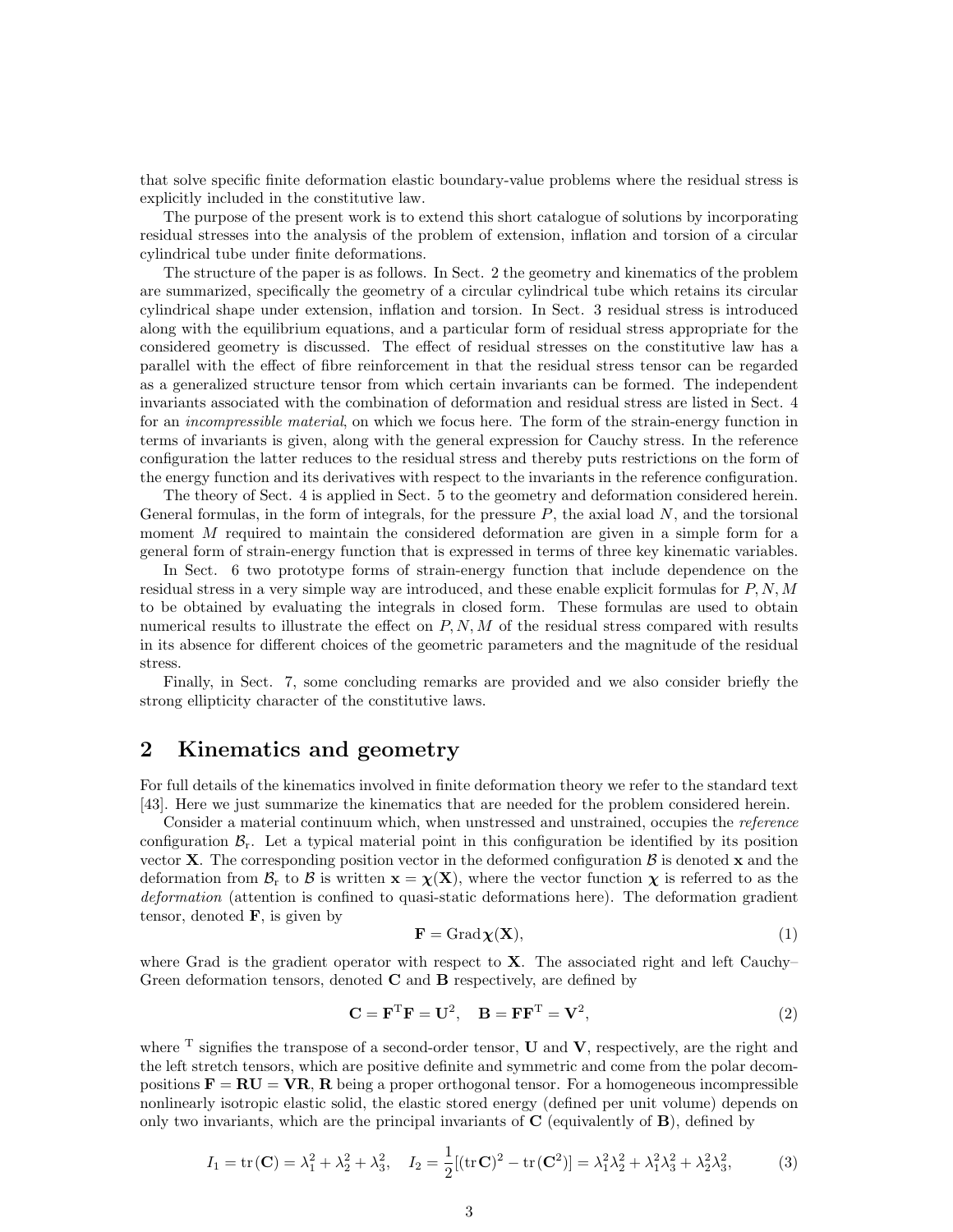where  $\lambda_i > 0$ ,  $i \in \{1, 2, 3\}$ , are the principal stretches, i.e. the eigenvalues of U and V. The incompressibility constraint may be written as

$$
\det \mathbf{F} = 1, \quad \text{or} \quad \lambda_1 \lambda_2 \lambda_3 = 1,\tag{4}
$$

equivalently in terms of  **and the principal stretches, respectively.** 

#### 2.1 Combined extension, inflation and torsion

We now consider a circular cylindrical tube, which, in terms of cylindrical polar coordinates  $(R, \Theta, Z)$ , is defined by

$$
A \le R \le B, \quad 0 \le \Theta \le 2\pi, \quad 0 \le Z \le L \tag{5}
$$

in the reference configuration  $\mathcal{B}_r$ , where A and B are the internal and external radii and L is the length of the tube. The position vector  $X$  of a point of the tube is given by

$$
\mathbf{X} = R\mathbf{E}_R + Z\mathbf{E}_Z,\tag{6}
$$

where  $\mathbf{E}_R$  and  $\mathbf{E}_Z$  are the unit basis vectors associated with R and Z, respectively. We also denote by  $\mathbf{E}_{\Theta}$  the corresponding unit vector associated with  $\Theta$ .

The position vector  $x$  in the deformed tube is written

$$
\mathbf{x} = r\mathbf{e}_r + z\mathbf{e}_z,\tag{7}
$$

where we make use of cylindrical polar coordinates  $(r, \theta, z)$  in  $\mathcal{B}$ , which are associated with unit basis vectors  $e_r, e_\theta, e_z$ , respectively. The (isochoric) deformation consisting of axial extension, radial inflation and a superimposed torsion is defined by

$$
r = \sqrt{a^2 + \lambda_z^{-1}(R^2 - A^2)}, \quad \theta = \Theta + \psi \lambda_z Z, \quad z = \lambda_z Z,
$$
 (8)

where  $\lambda_z$  is the (uniform) axial stretch of the cylinder,  $\psi$  is the torsional deformation per unit deformed length. Plane cross sections of the tube remain plane, and an initial radius at axial coordinate Z turns through an angle  $\psi z$  after axial extension. The deformed geometry of the tube is defined by

$$
a \le r \le b, \quad 0 \le \theta \le 2\pi, \quad 0 \le z \le l = \lambda_z L. \tag{9}
$$

For this deformation the deformation gradient is calculated explicitly as

$$
\mathbf{F} = \lambda_r \mathbf{e}_r \otimes \mathbf{E}_R + \lambda_\theta \mathbf{e}_\theta \otimes \mathbf{E}_\Theta + \lambda_z \mathbf{e}_z \otimes \mathbf{E}_Z + \lambda_z \gamma \mathbf{e}_\theta \otimes \mathbf{E}_Z, \tag{10}
$$

where we have defined  $\gamma$  as  $\gamma = \psi r$  and  $\lambda_r$ ,  $\lambda_\theta$  and  $\lambda_z$  are the principal stretches in the radial, azimuthal and axial directions prior to application of the torsion. In particular,  $\lambda_{\theta} = r/R$ . Once the torsion is applied  $\lambda_{\theta}$  and  $\lambda_{z}$  are no longer principal stretches. Nevertheless, the incompressibility constraint  $(4)_2$  becomes

$$
\lambda_r \lambda_\theta \lambda_z = 1,\tag{11}
$$

which is independent of  $\gamma$ . In general, application of the torsion will change the geometry given by (9), but here we fix the length of the tube during torsion at zero pressure and the internal radius is adjusted accordingly prior to application of a pressure to ensure that the circular cylindrical configuration is maintained with appropriate axial load and torsional moment. The deformation tensors (2) are calculated as

$$
\mathbf{C} = \lambda_r^2 \mathbf{E}_R \otimes \mathbf{E}_R + \lambda_\theta^2 \mathbf{E}_\Theta \otimes \mathbf{E}_\Theta + \lambda_z^2 (1 + \gamma^2) \mathbf{E}_Z \otimes \mathbf{E}_Z + \gamma \lambda_z \lambda_\theta (\mathbf{E}_\Theta \otimes \mathbf{E}_Z + \mathbf{E}_Z \otimes \mathbf{E}_\Theta), \n\mathbf{B} = \lambda_r^2 \mathbf{e}_r \otimes \mathbf{e}_r + (\lambda_\theta^2 + \gamma^2 \lambda_z^2) \mathbf{e}_\theta \otimes \mathbf{e}_\theta + \lambda_z^2 \mathbf{e}_z \otimes \mathbf{e}_z + \gamma \lambda_z^2 (\mathbf{e}_\theta \otimes \mathbf{e}_z + \mathbf{e}_z \otimes \mathbf{e}_\theta).
$$
\n(12)

By referring to the expression for C above, the definition  $(3)_1$ ,  $(4)_2$  and  $(11)$  it may be deduced that the principal stretches  $\lambda_1, \lambda_2, \lambda_3$ , with a suitable ordering, can be taken to satisfy

$$
\lambda_1 = \lambda_r, \quad \lambda_2 \lambda_3 = \lambda_\theta \lambda_z, \quad \lambda_2^2 + \lambda_3^2 = \lambda_\theta^2 + \lambda_z^2 (\gamma^2 + 1). \tag{13}
$$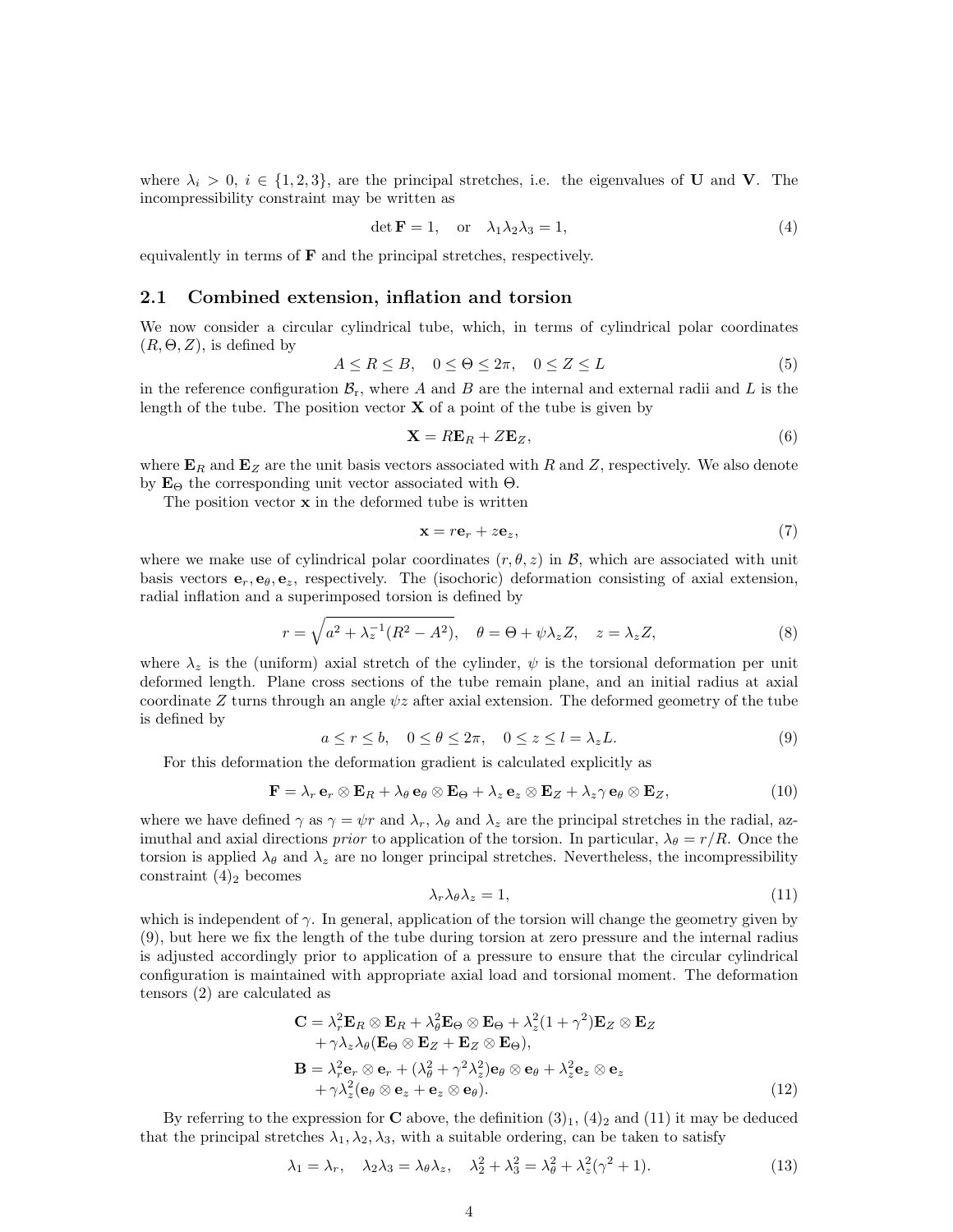### 3 Equilibrium and residual stress

Throughout this paper we assume that there are no body forces present. The Cauchy stress  $\sigma$ and the nominal stress S then satisfy the equilibrium equations

$$
\operatorname{div} \boldsymbol{\sigma} = \mathbf{0}, \quad \operatorname{Div} \mathbf{S} = \mathbf{0}, \tag{14}
$$

respectively, where div and Div are the divergence operators with respect to  $\mathbf{x} \in \mathcal{B}$  and  $\mathbf{X} \in \mathcal{B}_r$ , respectively, and are connected by  $\sigma = FS$  for the considered incompressible material. In the absence of intrinsic couple stresses,  $\sigma$  is symmetric and hence  $(FS)^{T} = FS$ . Appropriate traction boundary conditions should be imposed on all or part of the boundary  $\partial \mathcal{B}$  of  $\mathcal{B}$ , equivalently on the boundary  $\partial \mathcal{B}_r$  of  $\mathcal{B}_r$ , but we do not specify these at this point. We refer to [43] for possible options for general problems.

We now assume that the reference configuration  $\mathcal{B}_r$  is residually stressed, with the residual stress tensor denoted by  $\tau$ . In this configuration  $S = \sigma = \tau$ , i.e. there is no distinction between different measures of stress since the deformation is measured from  $\mathcal{B}_{r}$ .

The source of  $\tau$  does not concern us here. It may be associated with some prior material processing, plastic deformation or manufacturing process, for example, and is assumed to be known. It arises in the absence of body forces and surface tractions on the boundary  $\partial \mathcal{B}_r$  of the material body  $\mathcal{B}_r$ . It is also assumed that it is not accompanied by intrinsic couple stresses, so that it is symmetric  $(\tau^T = \tau)$  and therefore the rotational balance equations are satisfied in  $\mathcal{B}_r$  as well as the equilibrium equation

$$
\text{Div}\,\boldsymbol{\tau}=\mathbf{0}.\tag{15}
$$

Since there are no surface tractions, then, by definition,  $\tau$  must also satisfy the boundary condition

$$
\boldsymbol{\tau} \mathbf{N} = \mathbf{0} \quad \text{on} \quad \partial \mathcal{B}_{\mathbf{r}}.\tag{16}
$$

Note that  $\tau$  is a residual stress in the sense of Hoger [33] and is distinguished from other types of initial stress, which may be associated with surface tractions. We emphasize at this point that residual stresses are necessarily non-uniform and geometry dependent, and the elastic response of a residually-stressed material body is therefore inhomogeneous.

For the considered circular cylindrical geometry it is appropriate to assume that the only components of residual stress are  $\tau_{RR}$ ,  $\tau_{\Theta\Theta}$  and  $\tau_{ZZ}$ , i.e. there is no residual shear stress, an assumption that is compatible with the boundary condition (16) that the residual stress must satisfy. However, the Z component of the equilibrium equation and corresponding boundary conditions  $\tau_{ZZ} = 0$  on the ends of the (finite length) tube then ensure that  $\tau_{ZZ} \equiv 0$ . The remaining components,  $\tau_{RR}$  and  $\tau_{\Theta\Theta}$ , can then be taken to depend only on R, and the non-trivial component of the equilibrium equation (15) is the radial equation

$$
\frac{\mathrm{d}\tau_{RR}}{\mathrm{d}R} + \frac{1}{R}(\tau_{RR} - \tau_{\Theta\Theta}) = 0,\tag{17}
$$

with accompanying boundary conditions from  $(16)$ :

$$
\tau_{RR} = 0 \quad \text{on } R = A, B. \tag{18}
$$

Note that if  $\tau_{RR}$  is known then  $\tau_{\Theta\Theta}$  is determined by (17) as  $d(R\tau_{RR})/dR$ .

#### 4 Constitutive laws

For a homogeneous incompressible elastic solid the strain energy is a function only of the deformation gradient **F**, and we write the strain-energy function as  $W(\mathbf{F})$  per unit volume, although, by objectivity, W depends on **F** only through the right Cauchy–Green tensor **C** defined in  $(2)$ . The Cauchy and nominal stress tensors  $\sigma$  and S are given by

$$
\boldsymbol{\sigma} = \mathbf{F} \frac{\partial W}{\partial \mathbf{F}} - p \mathbf{I}, \quad \mathbf{S} = \frac{\partial W}{\partial \mathbf{F}} - p \mathbf{F}^{-1}, \tag{19}
$$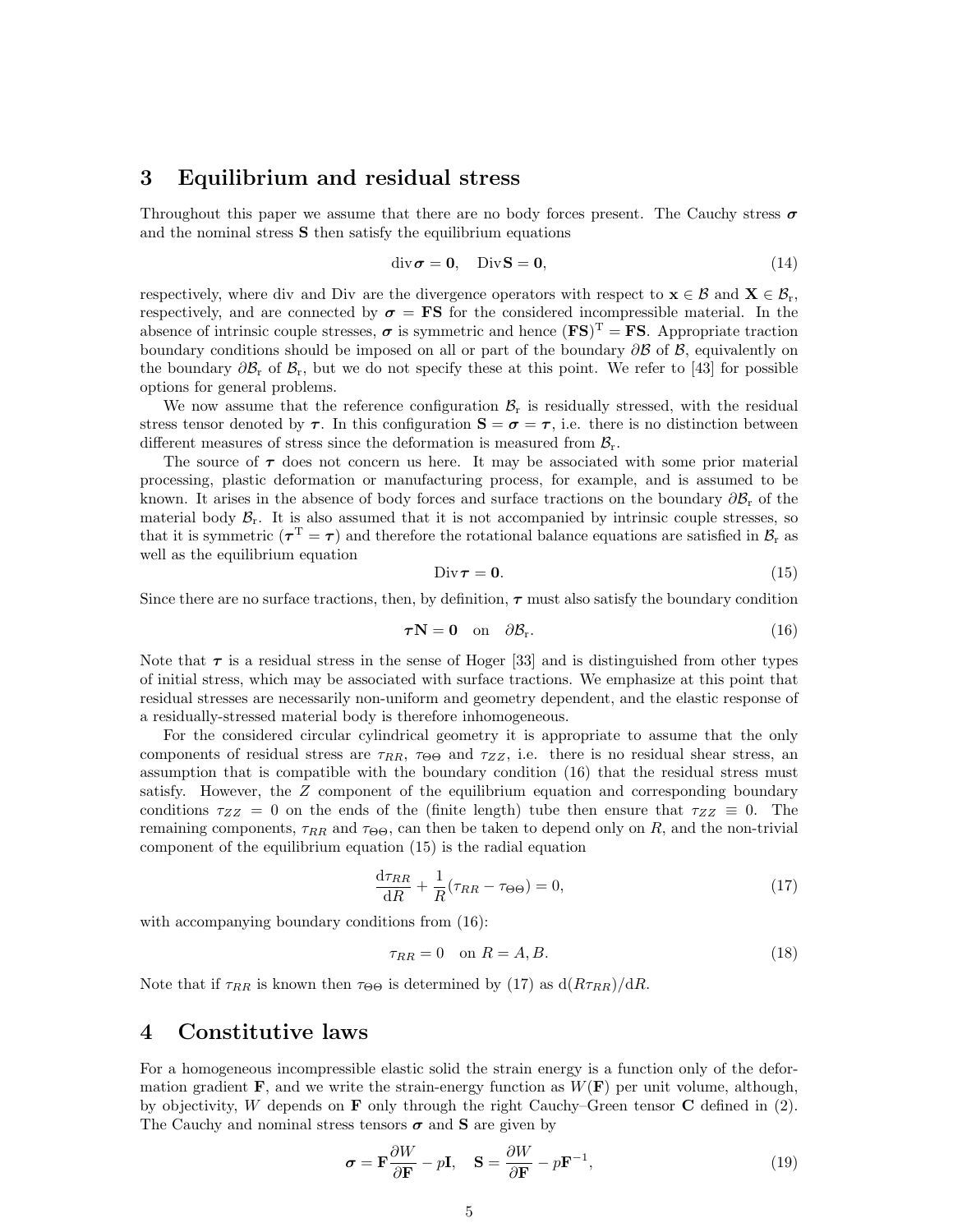where p is a Lagrange multiplier associated with the incompressibility constraint  $(4)_1$  and **I** is the identity tensor in  $\beta$ .

When the material is residually stressed, then it is also inhomogeneous. We consider its response still to be elastic relative to  $\mathcal{B}_r$ , with dependence on **X** through  $\tau(X)$ , and we account for this by including  $\tau$  in the argument of W. Thus, we write

$$
W = W(\mathbf{F}, \tau). \tag{20}
$$

Note that this is automatically objective since  $\tau$  is unaffected by rotations in the deformed configuration  $\mathcal{B}$  and  $W$  depends on **F** only via  $C = F^T F$ .

We also note that if the material has no intrinsic preferred directions in  $\mathcal{B}_r$  other than those associated with  $\tau$  (its eigenvectors) then the elastic properties of the material relative to  $\mathcal{B}_r$  are anisotropic, i.e.  $\tau$  has an effect on the constitutive law analogous to that of a structure tensor associated with preferred directions. We shall elaborate on this point shortly.

The presence of  $\tau$  does not affect the formula  $(19)<sub>1</sub>$  for the Cauchy stresses except by the dependence of W on  $\tau$ . It given by

$$
\sigma = \mathbf{F} \frac{\partial W}{\partial \mathbf{F}} (\mathbf{F}, \tau) - p \mathbf{I}.
$$
 (21)

When  $\mathbf{F} = \mathbf{I}$  this reduces to

$$
\tau = \frac{\partial W}{\partial \mathbf{F}}(\mathbf{I}, \tau) - p^{(\mathbf{r})}\mathbf{I},\tag{22}
$$

where  $p^{(r)}$  is the value of p in  $\mathcal{B}_r$ . Equation (22) imposes restrictions on the combination of W and  $\tau$ , restrictions that will be made more explicit in the following subsection.

Any symmetric second-order tensor can be expressed in spectral form in terms of its eigenvalues and eigenvectors. In particular, in terms of its eigenvalues,  $\tau_1, \tau_2, \tau_3$  and (unit) eigenvectors  $M_1, M_2, M_3$ , say,  $\tau$  can be written

$$
\tau = \tau_1 \mathbf{M}_1 \otimes \mathbf{M}_1 + \tau_2 \mathbf{M}_2 \otimes \mathbf{M}_2 + \tau_3 \mathbf{M}_3 \otimes \mathbf{M}_3, \tag{23}
$$

and when  $\tau$  is included in W, each  $M_i \otimes M_i$ ,  $i = 1, 2, 3$ , has a role similar to a structure tensor associated with a single preferred direction, as for a fibre-reinforced material (see, for example, [44]). However, the  $M_i \otimes M_i$  are not all independent since they satisfy the identity

$$
\mathbf{M}_1 \otimes \mathbf{M}_1 + \mathbf{M}_2 \otimes \mathbf{M}_2 + \mathbf{M}_3 \otimes \mathbf{M}_3 = \mathbf{I},\tag{24}
$$

where I is the identity tensor in  $\mathcal{B}_r$ . Thus,  $\tau$  generates invariants, which contribute to the independent variables in the functional dependence of W. In particular, by specializing  $\tau$  to a rank-one tensor, say  $M \otimes M$ , we recover the invariants associated with transverse isotropy. We now consider an invariant formulation for W with the invariants generated by  $C$  and  $\tau$ .

#### 4.1 Invariant Formulation

With W written explicitly as  $W(\mathbf{C}, \tau)$ , it is clear that W is automatically objective. In the absence of any intrinsic material symmetry W is an isotropic function of the combination of the C and  $\tau$ according to the theory of Spencer [45] and must therefore satisfy the symmetry condition

$$
W(\mathbf{Q}^*\mathbf{C}\mathbf{Q}^{*\mathrm{T}}, \mathbf{Q}^*\boldsymbol{\tau}\mathbf{Q}^{*\mathrm{T}}) = W(\mathbf{C}, \boldsymbol{\tau}),\tag{25}
$$

for all orthogonal  $\mathbf{Q}^*$  in  $\mathcal{B}_r$ . For an incompressible material this is equivalent to the dependence of W on nine invariants of  $C, \tau$  and their combination. These are typically taken to be, for  $C$ ,

$$
I_1 = \text{tr}\,\mathbf{C}, \quad I_2 = \frac{1}{2} [(\text{tr}\,\mathbf{C})^2 - \text{tr}\,(\mathbf{C}^2)], \tag{26}
$$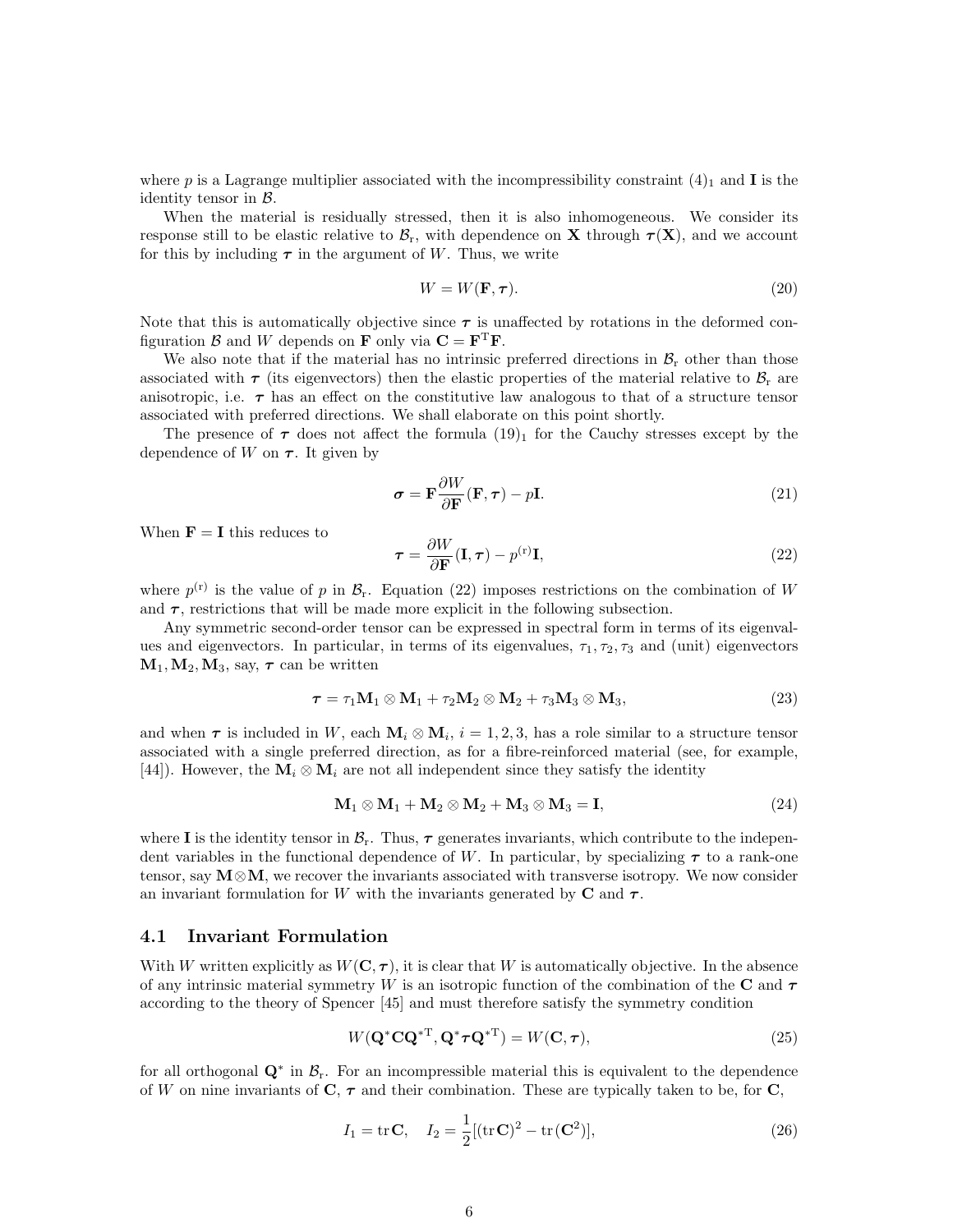as for an isotropic material (note that the third invariant  $I_3 = \det C$  is equal to 1 for an incompressible material). Similarly for  $\tau$  (except that there is no counterpart for  $\tau$  of the incompressibility constraint det  $C = 1$ .

$$
I_4 = \{I_{41}, I_{42}, I_{43}\} \equiv \left\{\text{tr}\,\boldsymbol{\tau}, \ \frac{1}{2}[(\text{tr}\,\boldsymbol{\tau})^2 - \text{tr}(\boldsymbol{\tau}^2)], \ \text{det}\,\boldsymbol{\tau}\right\},\tag{27}
$$

which are collectively denoted  $I_4$ . Then, we take the set of independent invariants involving the combination of **C** and  $\tau$  to be

$$
I_5 = \text{tr}(\boldsymbol{\tau}\mathbf{C}), \quad I_6 = \text{tr}(\boldsymbol{\tau}\mathbf{C}^2), \quad I_7 = \text{tr}(\boldsymbol{\tau}^2\mathbf{C}), \quad I_8 = \text{tr}(\boldsymbol{\tau}^2\mathbf{C}^2). \tag{28}
$$

Here we have considered a specialization of the list of invariants given by Hoger [34] for a transversely isotropic material with residual stress, and also used in [46].

We emphasize that the above set of nine invariants, or an equivalent set of alternative invariants, forms a complete set of invariants of  $C$  and  $\tau$  in three dimensions. When the dimension of the considered problem is reduced from three to two, such as for plane strain, the number of independent invariants is reduced, as detailed in [41].

We may now regard W as a function of the above invariants. Thus, we take  $W = W(I_1, I_2, I_4, I_5, I_6, I_7, I_8)$ , and in the following we use the notation  $W_i = \partial W / \partial I_i$ ,  $i = 1, 2, 5, 6, 7, 8$ . On evaluation of  $\partial I_i/\partial \mathbf{F}$ ,  $i = 1, 2, 5, 6, 7, 8$ , the Cauchy stress tensor (21) then expands out as

$$
\sigma = 2W_1\mathbf{B} + 2W_2(I_1\mathbf{B} - \mathbf{B}^2) + 2W_5\mathbf{\Sigma} + 2W_6(\mathbf{\Sigma}\mathbf{B} + \mathbf{B}\mathbf{\Sigma})
$$
  
+ 2W\_7\mathbf{\Sigma}\mathbf{B}^{-1}\mathbf{\Sigma} + 2W\_8(\mathbf{\Sigma}\mathbf{B}^{-1}\mathbf{\Sigma}\mathbf{B} + \mathbf{B}\mathbf{\Sigma}\mathbf{B}^{-1}\mathbf{\Sigma}) - p\mathbf{I}, \tag{29}

in which we have introduced the notation  $\Sigma = \mathbf{F} \tau \mathbf{F}^{\mathrm{T}}$  for the Eulerian tensor which is the push forward of  $\tau$  from  $\mathcal{B}_r$  to  $\mathcal{B}$ . We also recall that  $\mathbf{B} = \mathbf{F}\mathbf{F}^T$  is the left Cauchy–Green tensor.

The invariants of  $\tau$  are not affected by the deformation, while in the configuration  $\mathcal{B}_r$ , the other invariants reduce to

$$
I_1 = I_2 = 3, \quad I_5 = I_6 = \text{tr}\,\tau, \quad I_7 = I_8 = \text{tr}\,(\tau^2). \tag{30}
$$

By evaluating (29) in  $\mathcal{B}_r$  we obtain the specialization of (22) in the form

$$
\tau = 2(W_1 + 2W_2 - p^{(r)}\mathbf{I} + 2(W_5 + 2W_6)\tau + 2(W_7 + 2W_8)\tau^2, \tag{31}
$$

where all  $W_i$ ,  $i \in \{1, 2, 5, 6, 7, 8\}$ , are evaluated for the invariants given by (30). Thus, following [35], we obtain the residual stress dependent restrictions

$$
2W_1 + 4W_2 - p^{(r)} = 0, \quad 2(W_5 + 2W_6) = 1, \quad W_7 + 2W_8 = 0,\tag{32}
$$

on the strain-energy function in  $\mathcal{B}_r$ , where again the  $W_i$  are evaluated in  $\mathcal{B}_r$ .

### 5 Application to combined extension, inflation and torsion

For the considered deformation, with C given by  $(12)_1$  and residual stress components  $\tau_{RR}$  and  $\tau_{\Theta\Theta}$ , the invariants are given by

$$
I_1 = \lambda_r^2 + \lambda_\theta^2 + \lambda_z^2 (1 + \gamma^2), \quad I_2 = \lambda_\theta^2 \lambda_z^2 + \lambda_r^2 \lambda_z^2 (1 + \gamma^2) + \lambda_r^2 \lambda_\theta^2,
$$
  
\n
$$
I_{41} = \tau_{RR} + \tau_{\Theta \Theta}, \quad I_{42} = \tau_{RR} \tau_{\Theta \Theta}, \quad I_{43} = 0,
$$
  
\n
$$
I_5 = \lambda_r^2 \tau_{RR} + \lambda_\theta^2 \tau_{\Theta \Theta}, \quad I_6 = \lambda_r^4 \tau_{RR} + \lambda_\theta^2 (\lambda_\theta^2 + \gamma^2 \lambda_z^2) \tau_{\Theta \Theta},
$$
  
\n
$$
I_7 = \lambda_r^2 \tau_{RR}^2 + \lambda_\theta^2 \tau_{\Theta \Theta}^2, \quad I_8 = \lambda_r^4 \tau_{RR}^2 + \lambda_\theta^2 (\lambda_\theta^2 + \gamma^2 \lambda_z^2) \tau_{\Theta \Theta}^2.
$$
\n(33)

They depend on just three independent deformation variables, which we take as  $\lambda_{\theta}, \lambda_{z}$  and  $\gamma$ , together with  $\tau_{RR}$  and  $\tau_{\Theta\Theta}$ ,  $\lambda_r$  being given by the incompressibility condition (11) in terms of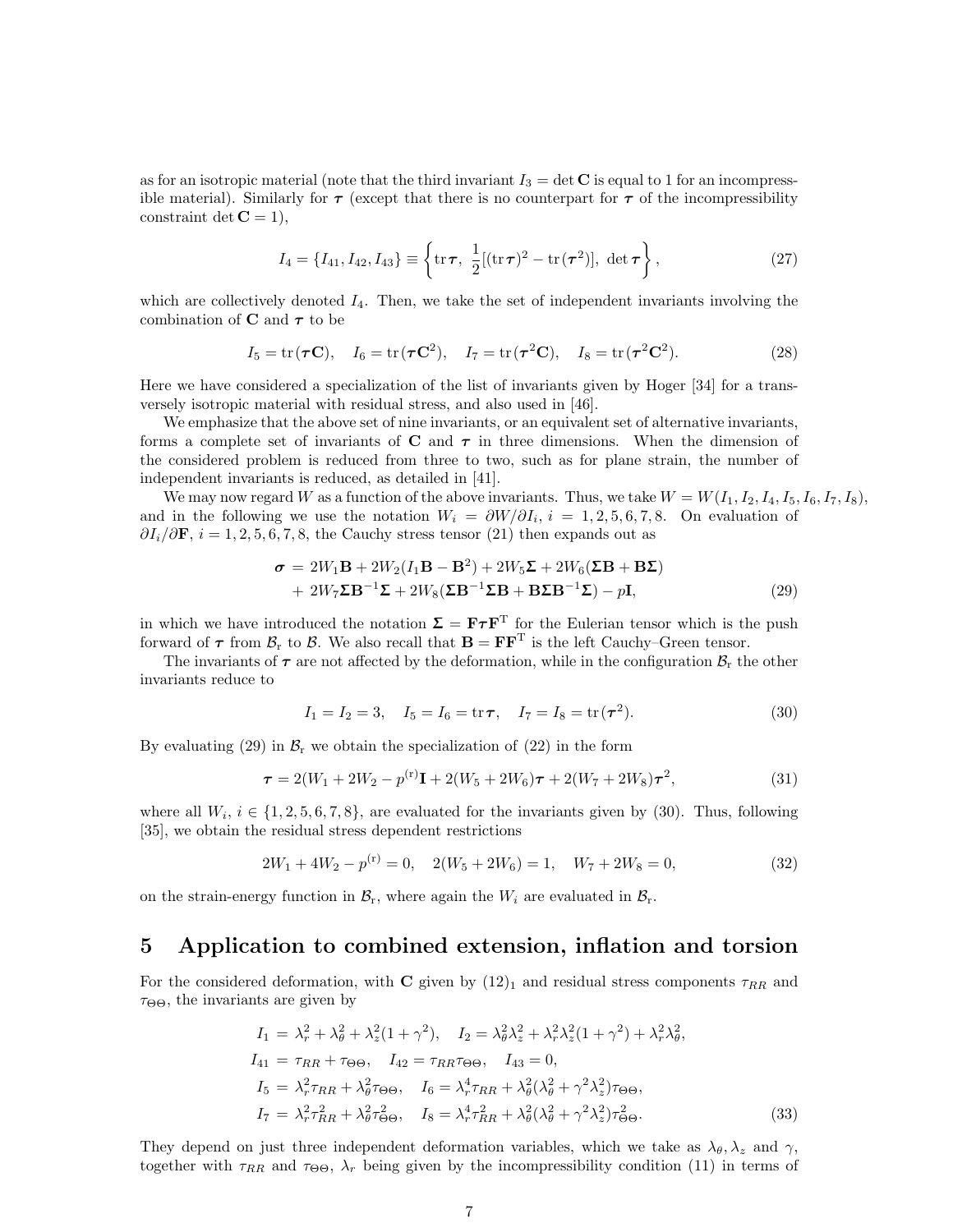$\lambda_{\theta}$  and  $\lambda_{z}$ . We therefore write the strain energy as a function of these variables, specifically  $\hat{W}(\lambda_{\theta}, \lambda_{z}, \gamma, \tau_{RR}, \tau_{\Theta\Theta})$ , which is defined by

$$
\hat{W}(\lambda_{\theta}, \lambda_{z}, \gamma, \tau_{RR}, \tau_{\Theta \Theta}) = W(I_1, I_2, I_4, I_5, I_6, I_7, I_8),\tag{34}
$$

with  $I_1, I_2, I_4, I_5, I_6, I_7, I_8$  given by (33).

Then, a straightforward calculation using the appropriate specialization of the components of the Cauchy stress in (29), the expression for **B** in (12) and the component matrix of  $\Sigma = \mathbf{F} \tau \mathbf{F}^T$ , which has the diagonal form  $diag[\lambda_r^2 \tau_{RR}, \lambda_\theta^2 \tau_{\Theta\Theta}, 0]$ , leads to the compact formulas

$$
\sigma_{\theta\theta} - \sigma_{rr} = \lambda_{\theta} \frac{\partial \hat{W}}{\partial \lambda_{\theta}} + \gamma \frac{\partial \hat{W}}{\partial \gamma}, \quad \sigma_{\theta z} = \frac{\partial \hat{W}}{\partial \gamma},
$$
  

$$
\sigma_{zz} - \sigma_{rr} = \lambda_{z} \frac{\partial \hat{W}}{\partial \lambda_{z}} - \gamma \frac{\partial \hat{W}}{\partial \gamma},
$$
 (35)

with  $\sigma_{r\theta} = 0$  and  $\sigma_{rz} = 0$ . These *formulas* are the same as those for a fibre-reinforced material with a single family of fibres except that in that case  $\sigma_{r\theta}$  and  $\sigma_{rz}$  are in general non-zero [20], although the content is different since  $W$  is different – it involves residual stress instead of the transverse isotropy associated with a single preferred direction. By default these formulas also apply in the isotropic case, which is recovered by setting the residual stress to zero.

#### 5.1 Equilibrium and boundary loads

Since  $\lambda_z$  is a constant and  $\lambda_\theta$  and  $\gamma$  depend only on r (equivalently R) while  $\sigma_{r\theta} = \sigma_{rz} = 0$  the equilibrium equation  $(14)_1$  reduces to just one scalar equation, namely

$$
r\frac{\mathrm{d}}{\mathrm{d}r}(\sigma_{rr}) + \sigma_{rr} - \sigma_{\theta\theta} = 0,\tag{36}
$$

which can be integrated to give

$$
\sigma_{rr} - \sigma_{rr}(a) = \int_{a}^{r} (\sigma_{\theta\theta} - \sigma_{rr}) \frac{\mathrm{d}r}{r}, \qquad (37)
$$

where  $\sigma_{rr}(a)$  is the value of the radial stress  $\sigma_{rr}$  on the boundary  $r = a$ .

We now consider the situation in which the inner surface  $r = a$  is subject to a pressure P and no traction is applied on  $r = b$ . Then  $\sigma_{rr}(a) = -P$  and  $\sigma_{rr} = 0$  on  $r = b$ , and, with the help of  $(35)_1$ , Eq.  $(37)$  becomes

$$
P = \int_{a}^{b} \left( \lambda_{\theta} \frac{\partial \hat{W}}{\partial \lambda_{\theta}} + \gamma \frac{\partial \hat{W}}{\partial \gamma} \right) \frac{\mathrm{d}r}{r}.
$$
 (38)

The resultant moment  $M$  on any cross section of the tube is given by

$$
M = \int_{a}^{b} \int_{0}^{2\pi} \sigma_{\theta z} r^{2} dr d\theta = 2\pi \int_{a}^{b} \frac{\partial \hat{W}}{\partial \gamma} r^{2} dr,
$$
\n(39)

where the expression  $(35)_2$  has been used.

The resultant axial load  $N$  on any cross section is given by

$$
N = \int_{a}^{b} \int_{0}^{2\pi} \sigma_{zz} r \, dr \, d\theta = 2\pi \int_{a}^{b} \sigma_{zz} r \, dr. \tag{40}
$$

On use of  $(36)_1$ , the boundary values of  $\sigma_{rr}$ , and  $(35)$ , this leads to an expression for the so-called reduced axial load  $F$ , which is defined as the the total axial load N on the ends of a tube with closed ends reduced by the contribution of the pressure  $P$ . This is given by

$$
F \equiv N - \pi a^2 P = \pi \int_a^b \left( 2\lambda_z \frac{\partial \hat{W}}{\partial \lambda_z} - \lambda_\theta \frac{\partial \hat{W}}{\partial \lambda_\theta} - 3\gamma \frac{\partial \hat{W}}{\partial \gamma} \right) r \, dr. \tag{41}
$$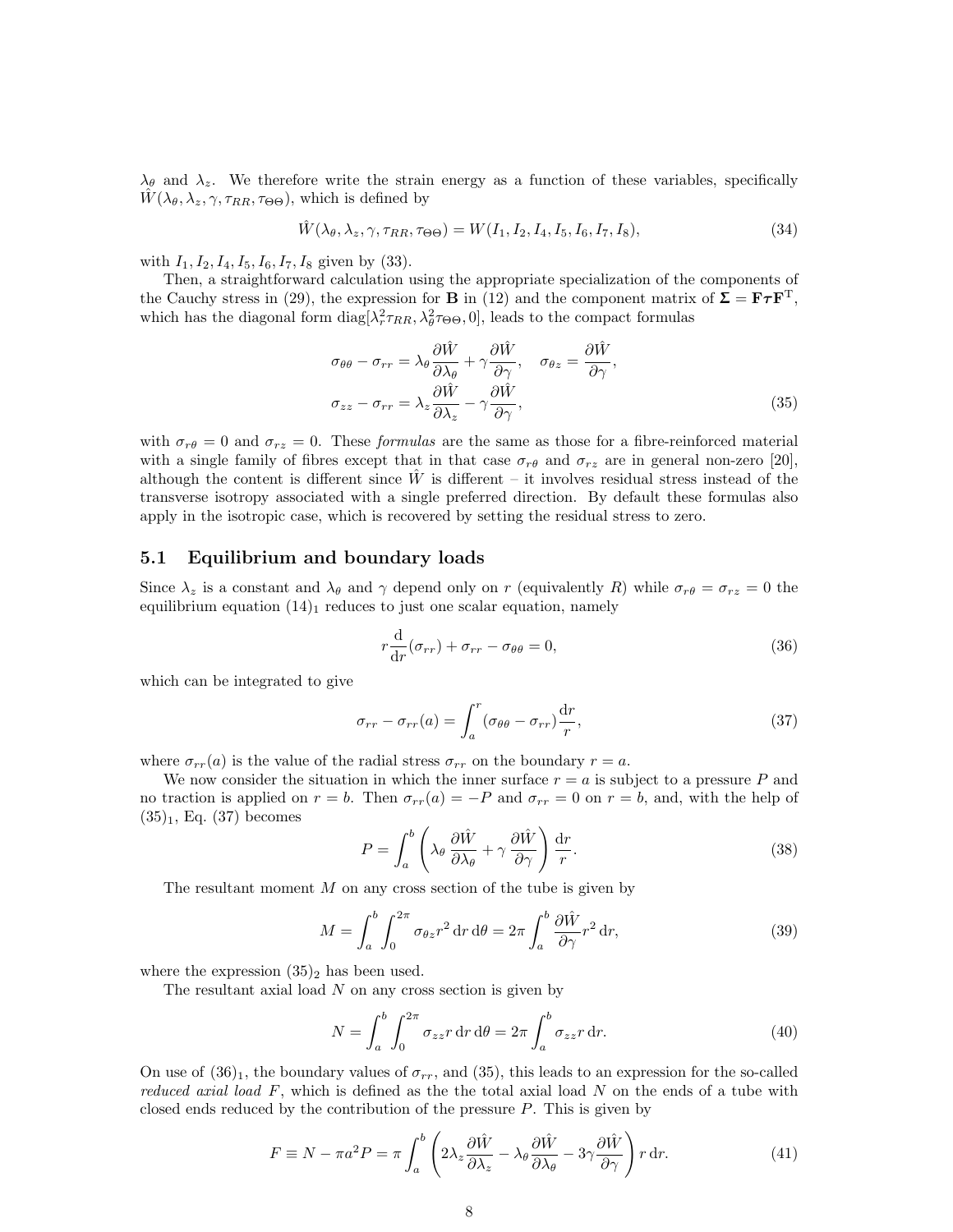The above formulas for  $P$ ,  $M$  and  $F$  are the same *formulas* as for an isotropic material or for a transversely isotropic material [20], but, as for (35), the content is different.

We also note that, since  $\gamma = \psi r$ , then, by Eq. (39), (41) can be written as

$$
F = \pi \int_{a}^{b} \left( 2\lambda_z \frac{\partial \hat{W}}{\partial \lambda_z} - \lambda_\theta \frac{\partial \hat{W}}{\partial \lambda_\theta} \right) r \, dr - \frac{3}{2} \psi M. \tag{42}
$$

### 6 Two simple models with residual stress

The dependence of material properties on residual stress and, in general, the character of residual stress is not well understood, particularly in the case of soft materials such as elastomers and biological tissues. Some information is obtainable from the opening angle method, but it is qualitative rather than reliably quantitative. For these reasons it is inappropriate to adopt a very general constitutive law that includes all the invariants that depend on the residual stress. Indeed, it suffices to illustrate the effect of residual stress on the solution of boundary-value problems by considering prototype strain-energy functions that depend on the residual stress in the simplest possible way.

We therefore restrict attention to strain-energy functions that consist of a basic neo-Hookean isotropic energy function supplemented by a term linear in either  $I_5$  or  $I_6$ , and hence linear in  $\tau$ . Thus, we consider the strain-energy functions defined by

$$
W = \frac{1}{2}\mu(I_1 - 3) + \frac{1}{2}(I_5 - \text{tr}\,\tau)
$$
\n(43)

and

$$
W = \frac{1}{2}\mu(I_1 - 3) + \frac{1}{4}(I_6 - \text{tr}\,\boldsymbol{\tau}),\tag{44}
$$

where  $\mu$  ( $>$  0) is a constant, which corresponds to the shear modulus in the undeformed configuration of a neo-Hookean (isotropic) material. The second term is the strain energy associated with the residual stress and we have taken account of the restriction  $(32)_2$ . The invariants  $I_1$ ,  $I_5$  and  $I_6$  are given by  $(33)$ . Both models were used in [41]. The former is a particular case of a model quadratic in  $I_5 - \text{tr}\,\tau$  used in [35] and [37], and was also adopted in [42].

The expression (29) for the Cauchy stress simplifies to

$$
\boldsymbol{\sigma} = \mu \mathbf{B} + \boldsymbol{\Sigma} - p \mathbf{I}, \quad \boldsymbol{\sigma} = \mu \mathbf{B} + \frac{1}{2} (\boldsymbol{\Sigma} \mathbf{B} + \mathbf{B} \boldsymbol{\Sigma}) - p \mathbf{I}, \tag{45}
$$

respectively, for these two energy functions, so that the residual stress is accounted for in somewhat different ways. The components of  $\sigma$  can be read off by using the expressions for **B** given in (12) and the components of  $\Sigma$  given just above Eq. (35), but the separate components are not needed here. Only the expressions derived from  $(35)$  are required.

In conjunction with these models it suffices to adopt a specific form of the residual stress component  $\tau_{RR}$  that satisfies the boundary conditions (18). We therefore choose the simple form

$$
\tau_{RR} = \alpha (R - A)(R - B),\tag{46}
$$

and hence, from (17),  $\tau_{\Theta\Theta}$  is given by

$$
\tau_{\Theta\Theta} = \alpha [3R^2 - 2(A+B)R + AB],\tag{47}
$$

where  $\alpha$  is a constant which defines the strength of the residual stress. Note that  $\tau_{RR} < 0$  ( $> 0$ ) if  $\alpha > 0 \, (< 0)$  and that the mean value of  $\tau_{\Theta\Theta}$  through the thickness of the tube vanishes.

In Fig. 1 representative plots of  $\bar{\tau}_{RR} = \tau_{RR}/\alpha$  and  $\bar{\tau}_{\Theta\Theta} = \tau_{\Theta\Theta}/\alpha$  are shown as functions of  $R^* = R/A$  for four different values of  $\eta = B/A$ . We observe, in particular, that for  $\eta = 1.2$  in Fig. 1(a), a value appropriate for arterial walls, the plots are very similar to those arising from the opening angle method (see, for example, [27]). Typical values of  $\eta$  for the examples of arteries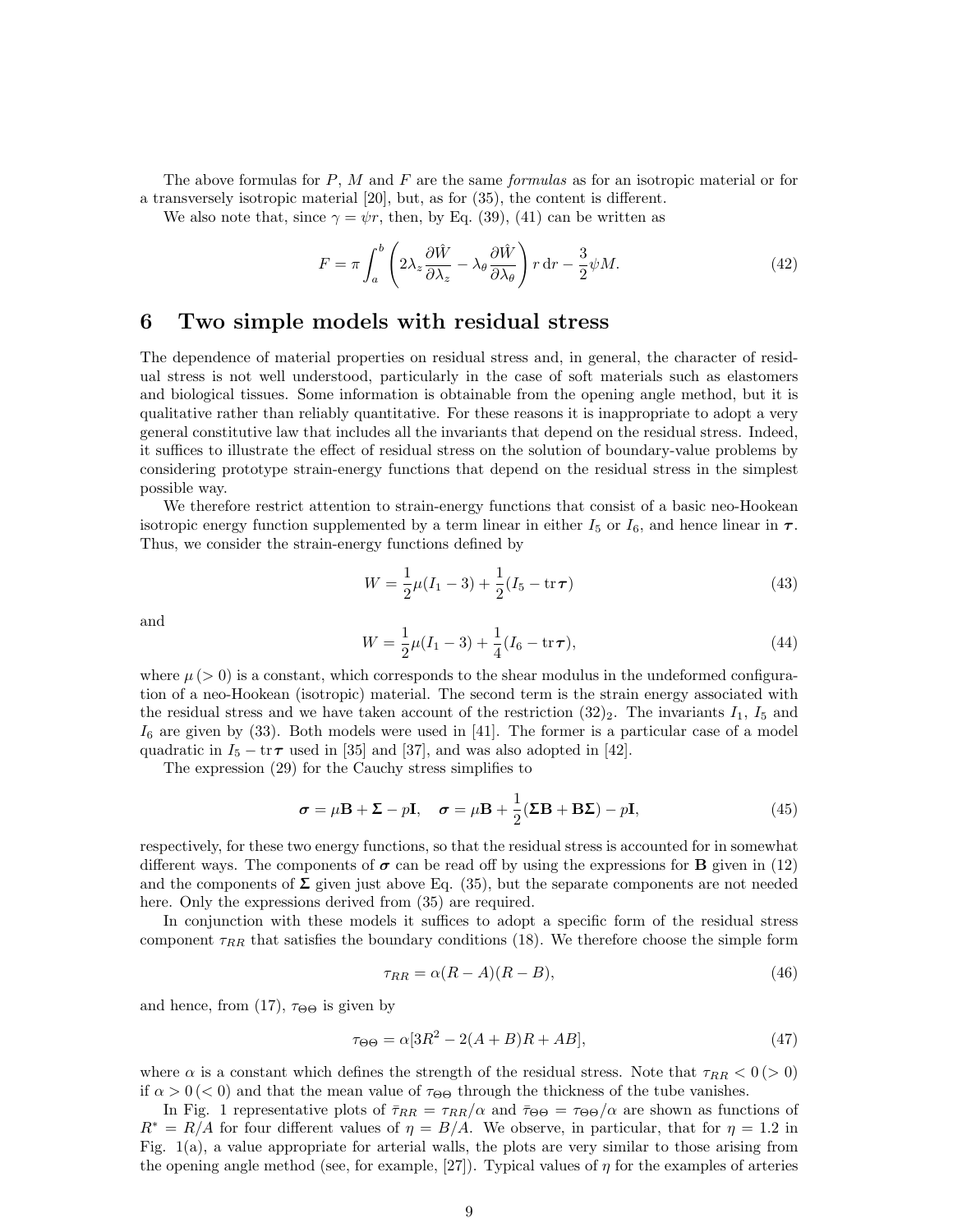

Figure 1: Plots of  $\bar{\tau}_{RR} = \tau_{RR}/\alpha$  (dashed curves) and  $\bar{\tau}_{\Theta\Theta} = \tau_{\Theta\Theta}/\alpha$  (continuous curves) versus  $R^* = R/A$  for different values of  $\eta = B/A$ : (a) 1.2; (b) 2; (c) 3; (d) 4.

In Figure 1 representative plots of  $\mathbb{R}^n$ considered in Holzapfel et al. [25] are in the range 1.2–1.5. Note the changes in the magnitude  $\alpha$  is not the server in (90), (90), and (49) for  $D$ ,  $M$  and  $E$  are estimated in  $\alpha$  in  $\alpha$  in  $\alpha$  in  $\alpha$  in  $\alpha$  in  $\alpha$  in  $\alpha$  in  $\alpha$  in  $\alpha$  in  $\alpha$  in  $\alpha$  in  $\alpha$  in  $\alpha$  in  $\alpha$  in  $\alpha$  in  $\alpha$  in  $\alpha$  in and the character of  $\bar{\tau}_{\Theta\Theta}$  as the wall thickness increases. In particular, it develops a minimum.

Bearing in mind the expressions (38), (39) and (42) for P, M and F, respectively, we obtain  $(42)$ for (43)

$$
\lambda_{\theta} \hat{W}_{\lambda_{\theta}} = \mu(\lambda_{\theta}^{2} - \lambda_{\theta}^{-2} \lambda_{z}^{-2}) + \lambda_{\theta}^{2} \tau_{\Theta \Theta} - \lambda_{\theta}^{-2} \lambda_{z}^{-2} \tau_{RR},
$$
  
\n
$$
\lambda_{z} \hat{W}_{\lambda_{z}} = \mu[(1 + \gamma^{2})\lambda_{z}^{2} - \lambda_{\theta}^{-2} \lambda_{z}^{-2}] - \lambda_{\theta}^{-2} \lambda_{z}^{-2} \tau_{RR},
$$
  
\n
$$
\hat{W}_{\gamma} = \mu \gamma \lambda_{z}^{2},
$$
\n(48)

and for (44)

$$
\lambda_{\theta}\hat{W}_{\lambda_{\theta}} = \mu(\lambda_{\theta}^{2} - \lambda_{\theta}^{-2}\lambda_{z}^{-2}) + (\lambda_{\theta}^{4} + \frac{1}{2}\gamma^{2}\lambda_{\theta}^{2}\lambda_{z}^{2})\tau_{\Theta\Theta} - \lambda_{\theta}^{-4}\lambda_{z}^{-4}\tau_{RR},
$$
  
\n
$$
\lambda_{z}\hat{W}_{\lambda_{z}} = \mu[(1+\gamma^{2})\lambda_{z}^{2} - \lambda_{\theta}^{-2}\lambda_{z}^{-2}] + \frac{1}{2}\gamma^{2}\lambda_{\theta}^{2}\lambda_{z}^{2}\tau_{\Theta\Theta} - \lambda_{\theta}^{-4}\lambda_{z}^{-4}\tau_{RR},
$$
  
\n
$$
\hat{W}_{\gamma} = \mu\gamma\lambda_{z}^{2} + \frac{1}{2}\gamma\lambda_{\theta}^{2}\lambda_{z}^{2}\tau_{\Theta\Theta}.
$$
\n(49)

For each of the two models we give results for  $P, M$  and F in the dimensionless forms  $P^*, M^*$ and  $F^*$  defined by

$$
P^* = \frac{P}{\mu}, \quad M^* = \frac{M}{\pi \mu A^3}, \quad F^* = \frac{F}{\pi \mu A^2}, \tag{50}
$$

and we also define the dimensionless quantities

$$
\eta = B/A, \quad \psi^* = \psi A, \quad \alpha^* = \alpha A^2 / \mu, \quad \lambda_a = a/A, \quad e = \lambda_a^2 \lambda_z - 1.
$$
\n(51)

It is convenient to write

$$
P^* = P_0^* + P_i^*, \quad M^* = M_0^* + M_i^*, \quad F^* = F_0^* + F_i^*, \tag{52}
$$

where  $i = 5$  and 6 for (43) and (44), respectively, the terms with the zero subscript corresponding to the results without residual stress.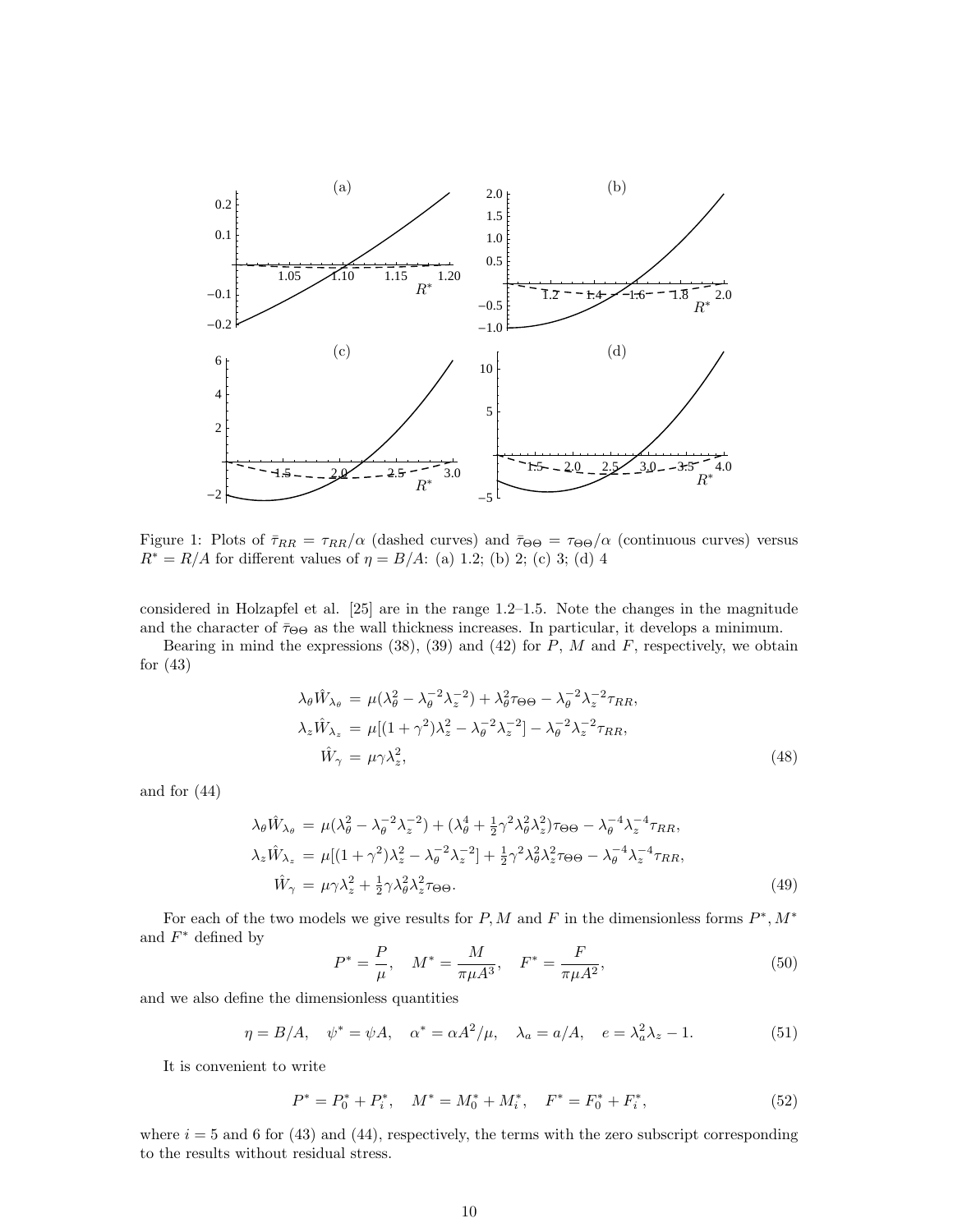The integrals in (38), (39) and (42) can all be evaluated explicitly and give (after some detailed but elementary calculations)

$$
P_0^* = -\frac{1}{2}\lambda_z^{-1}\log\left[\frac{\eta^2 + e}{\eta^2(1+e)}\right] + \frac{1}{2}\lambda_z^{-1}\frac{(\eta^2 - 1)e}{(\eta^2 + e)(1+e)} + \frac{1}{2}\lambda_z\psi^{*2}(\eta^2 - 1),
$$
  
\n
$$
P_5^* = -\frac{1}{2}\lambda_z^{-1}\alpha^*\eta\log\left[\frac{\eta^2 + e}{\eta^2(1+e)}\right] + \alpha^*\lambda_z^{-1}e\log\left[\frac{\eta^2 + e}{1+e}\right]
$$
  
\n
$$
-\frac{3}{2}\alpha^*\lambda_z^{-1}(\eta + 1)e^{1/2}\tan^{-1}\left[\frac{(\eta - 1)e^{1/2}}{\eta + e}\right],
$$
  
\n
$$
P_6^* = \alpha^*\lambda_z^{-2}[\eta + 3e + \lambda_z^2\psi^{*2}\eta e]\log\eta - \frac{3}{2}\alpha^*\lambda_z^{-2}\frac{(\eta^2 - 1)e}{\eta}
$$
  
\n
$$
+ \frac{1}{12}\alpha^*\psi^{*2}(\eta^2 - 1)[(\eta - 1)^2 - 6e] - \frac{1}{2}\alpha^*\lambda_z^{-2}(\eta - 3e)\log\left[\frac{\eta^2 + e}{1+e}\right]
$$
  
\n
$$
- \frac{1}{8}\alpha^*\lambda_z^{-2}\frac{(\eta^2 - 1)(\eta + e)e}{(\eta^2 + e)(1+e)} - \frac{15}{8}\alpha^*\lambda_z^{-2}(\eta + 1)e^{1/2}\tan^{-1}\left[\frac{(\eta - 1)e^{1/2}}{\eta + e}\right],
$$
  
\n(53)

$$
M_0^* = \frac{1}{2} \psi^* (\eta^2 - 1)(2e + \eta^2 + 1), \quad M_5^* = 0,
$$
  
\n
$$
M_6^* = \frac{1}{60} \psi^* \alpha^* \lambda_z^{-1} (\eta^2 - 1)[3(\eta - 1)^2 (2\eta^2 + \eta + 2) + 10(\eta - 1)^2 e - 30e^2]
$$
  
\n
$$
+ \psi^* \alpha^* \lambda_z^{-1} \eta e^2 \log \eta,
$$
\n(54)

and

$$
F_0^* = -\frac{1}{2}\psi^* M_0^* + (\eta^2 - 1)(\lambda_z - \lambda_z^{-2}) + \frac{1}{2}\lambda_z^{-2}e \log\left[\frac{\eta^2 + e}{\eta^2(1+e)}\right],
$$
  
\n
$$
F_5^* = \frac{1}{2}\alpha^*\lambda_z^{-2}\eta e \log\left[\frac{\eta^2 + e}{\eta^2(1+e)}\right] - \frac{1}{2}\alpha^*\lambda_z^{-2}e^2 \log\left[\frac{\eta^2 + e}{1+e}\right]
$$
  
\n
$$
+ \alpha^*\lambda_z^{-2}(\eta + 1)e^{3/2}\tan^{-1}\left[\frac{(\eta - 1)e^{1/2}}{\eta + e}\right],
$$
  
\n
$$
F_6^* = \frac{3}{2}\alpha^*\lambda_z^{-3}\frac{(\eta^2 - 1)e^2}{\eta} - \frac{3}{2}\alpha^*\lambda_z^{-3}e^2 \log\left[\frac{\eta^2(\eta^2 + e)}{1+e}\right] - \psi^* M_6^*
$$
  
\n
$$
+ \alpha^*\lambda_z^{-3}\eta e \log\left[\frac{\eta^2 + e}{\eta^2(1+e)}\right] + \frac{5}{2}\alpha^*\lambda_z^{-3}(\eta + 1)e^{3/2}\tan^{-1}\left[\frac{(\eta - 1)e^{1/2}}{\eta + e}\right].
$$
  
\n(55)

For a solid cylinder, obtained by taking the limit  $A \to 0$  (and  $a \to 0$ ), the deformation  $(8)_1$ reduces to  $r = \lambda_z^{-1/2} R$  and hence  $\lambda_r = \lambda_\theta = \lambda_z^{-1/2}$  (the deformation corresponds to that associated with simple tension), and hence  $e = 0$ , we obtain for the model (43) the classical results for a neo-Hookean material (see [15], in which results were given for the Mooney–Rivlin material):

$$
M_0 = \frac{1}{2}\pi\mu\psi B^4, \quad F_0 = \pi\mu(\lambda_z - \lambda_z^{-2})B^2 - \frac{1}{2}\psi M_0.
$$
 (56)

The residual stress does not affect these results  $(M_5 = F_5 = 0)$ .

On the other hand, for the model (44), we obtain for a solid cylinder  $M = M_0 + M_6$ ,  $F = F_0 + F_6$ , where

$$
M_6 = \frac{1}{10} \pi \alpha \psi \lambda_z^{-1} B^6, \quad F_6 = -\psi M_6. \tag{57}
$$

Thus, the residual stress *does* have an influence in this case. The latter results agree with those obtained in [41] for a solid cylinder. The notation A was used instead of B and  $\lambda$  instead of  $\lambda_z$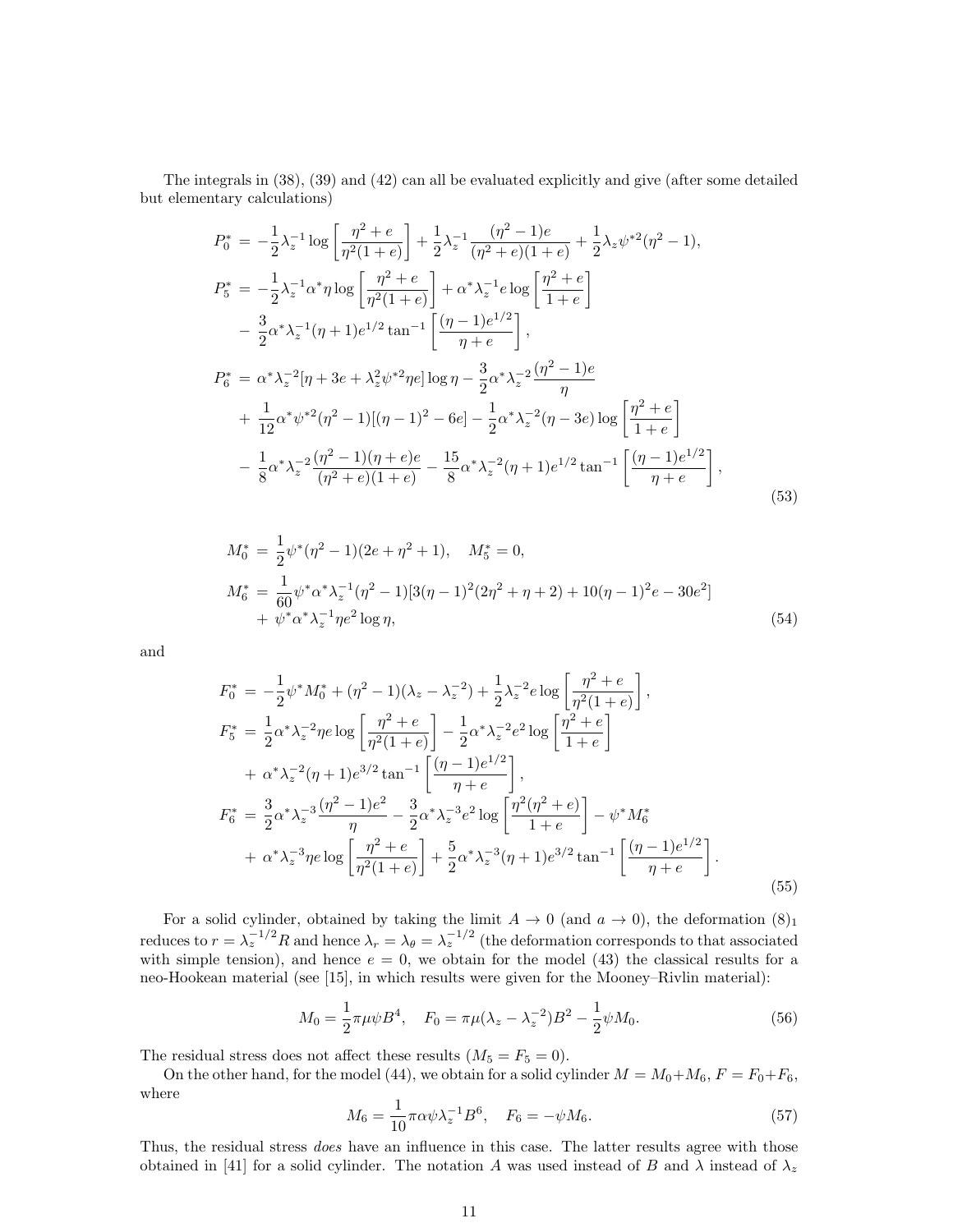

Figure 2: Plots of  $M^*/\psi^*$  versus e for  $\lambda_z = 1$  and  $\alpha^* = 3, 0, -3$  (continuous, thick continuous and dashed curves, respectively) with the following values of  $\eta$ : (a) 1.3; (b) 1.7; (c) 2.1; (d) 2.5.

in equations (82) and (84) of [41], and the  $\alpha$  therein has the opposite sign to that used here. Moreover,  $\lambda^{-2}$  instead of  $\lambda^{-1}$  appeared incorrectly in the expressions involving  $A^6$  in [41].

In the following we provide numerical results to illustrate the dependence of  $P^*$ ,  $M^*$  and  $F^*$  on e, which is a measure of the radial expansion of the tube for a given axial stretch  $\lambda_z$ , for various  $\mathbf{f}_{\text{red}}$  and  $\mathbf{g}_{\text{red}}$  at  $\mathbf{g}_{\text{red}}$  and  $\mathbf{g}_{\text{red}}$ . fixed values of  $\eta$ ,  $\lambda_z$ ,  $\psi^*$  and  $\alpha^*$ .

#### 6.1 Numerical results

First, since  $M^*$  is proportional to  $\psi^*$ , we plot  $M^*/\psi^*$  versus  $e$  for  $M^* = M_0^* + M_6^*$  based on Eq. (54), noting that  $M_5^* = 0$ . In Fig. 2,  $M^*/\psi^*$  is shown as a function of e for  $\lambda_z = 1$ , for four values of  $\eta$  with  $\alpha^* = 3, 0, -3$  in each case, while in Fig. 3  $M^*/\psi^*$  is shown as a function of e for  $\lambda_z = 1$ , for  $\eta = 1.7$  and for four separate sets of values of  $\alpha^*$ . Note that  $e = \lambda_a^2 \lambda_z - 1$  captures dependence on the radius, through  $\lambda_a$ , and, in general, the axial stretch  $\lambda_z$ , and that results in the absence of residual stress correspond to  $\alpha^* = 0$ . In the latter case  $M^*/\psi^*$  is linear in e, as is clear from the thick continuous lines in Figs. 2 and 3, but depends strongly on the tube thickness via  $\eta$ .

In Fig. 2 we see that  $M^*/\psi^*$  increases with the thickness of the tube for positive  $\alpha^*$ , develops a maximum and, for sufficiently large e, would become negative, so that  $M^*$  and  $\psi^*$  have opposite signs. Thus, according to the model (44), increasing inflation counteracts the effect of torsion and ultimately reverses it. On the other hand, for negative  $\alpha^*$ ,  $M^*/\psi^*$  becomes negative for small e when the tube thickness is sufficiently large. A similar trend can be seen in Fig. 3 with increasing magnitude of  $\alpha^*$  at a fixed value of the tube thickness. These results suggest, intuitively, that the predictions of the model (44) run counter to physical expectations for residual stresses beyond a certain magnitude. This is consistent with the requirements of strong ellipticity considered in Sect. 7, which impose restrictions on the possible range of values of  $\alpha^*$ .

Results for  $M^*$  itself can, of course, be read off from these graphs for any given value of  $\psi^*$ . Note that the differences between the results for the different values of  $\alpha^*$  in Fig. 2 increase with the thickness of the tube, while for a fixed tube thickness in Fig. 3 the differences in the curves for the three values of  $\alpha^*$  in each panel increase with the magnitude of  $\alpha^*$ , and a maximum develops as positive  $\alpha^*$  increases. Thus, in summary, the effect of the residual stress is greater for thick than for thin tubes, and, not surprisingly, the material response in torsion is more affected by a large residual stress than by a smaller one.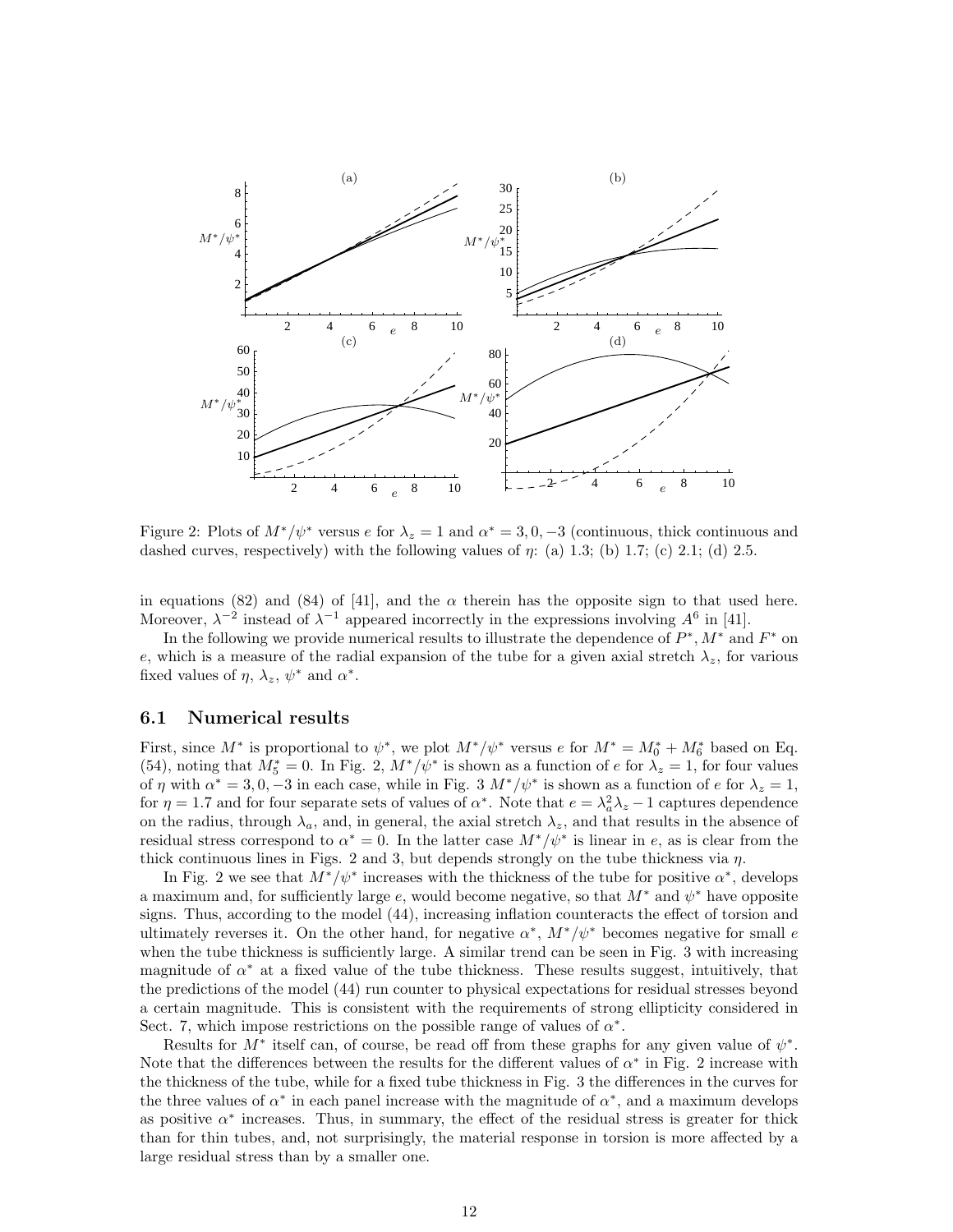

Figure 3: Plots of  $M^*/\psi^*$  versus e for  $\lambda_z = 1$  and  $\eta = 1.7$  with the following values of  $\alpha^*$ : (a) 1, 0, −1; (b) 3, 0, −3; (c) 5, 0, −5; (d) 10, 0, −10, corresponding in each panel to the continuous, 1, 0, −1; (b) 3, 0, −3; (c) 5, 0, −5; (d) 10, 0, −10, corresponding in each panel to the continuous, thick continuous and dashed curves, respectively. thick continuous and dashed curves, respectively.

separate plots of  $M^*$  for  $\lambda_z \neq 1$ . A change in  $\lambda_z$  has only a minor numerical influence on  $M^*$ , and Nevertheless, as our calculations have shown for a series of values of  $\lambda_z$ , the inclusion of  $\lambda_z \neq 1$ Note that  $\lambda_z$  appears in  $M^*_{\delta}$  only as a factor  $\lambda_z^{-1}$  and therefore does not have a significant in  $M^*$  does not affect the qualitative features of Figs. 2 and 3, and we do not therefore include influence on the behaviour of  $M_6^*$ . On the other hand,  $\lambda_z$  does not appear explicitly in  $M_0^*$ . the results for  $\lambda_z = 1$  are intermediate between those for  $\lambda_z > 1$  and  $\lambda_z < 1$ .

We have found that this is also the case for  $P^*$  and  $F^*$ , and we therefore illustrate the results for  $P^*$  and  $F^*$  by setting  $\lambda_z = 1$ .

 $(\alpha^* = 0)$  the curves correspond to the well-known neo-Hookean behaviour. When residual stress  $(\psi^* = 0)$ . For a non-zero value of  $\psi^*$  the curves start at  $e < 0$  because, when a torsion is applied 20 behaviour of both  $P^*$  and  $F^*$  in each case. First, in Fig. 4, for the representative value  $\eta = 1.5$  of  $F_5^*$  do depend on the residual stress, as do  $P_6^*$  and  $F_6^*$ . In the following, therefore, we illustrate the We recall that  $M_5^*$  does not depend on the residual stress, while  $M_6^*$  does. By contrast,  $P_5^*$  and strain  $\psi^*$ , with  $\alpha^* = -5, 0, 5$  in each case. The plots in Fig. 4(a) correspond to pure inflation the tube thickness ratio,  $P^* = P_0^* + P_5^*$  is plotted against e for four different values of the torsional is present the behaviour is qualitatively similar, a positive (negative)  $\alpha^*$  reducing (increasing) the pressure required to achieve a given inflation but the pressure increases to a finite asymptotic value at zero pressure e decreases, i.e. the (inner) radius of the tube decreases. Without residual stress in each case. The difference in the results for  $\alpha^* = 0$  and  $\alpha^* \neq 0$  is most pronounced for small  $\psi^*$  and decreases as  $\psi^*$  increases. Increasing torsion causes the pressure response to be stiffer, i.e. for a larger  $\psi^*$  a larger  $P^*$  is required to produce a given value of e.

Next, in Fig. 5, we plot  $P^* = P_0^* + P_6^*$  against e for the same  $\eta$  and  $\psi^*$  but a smaller  $\alpha^*$ . For a negative value of  $\alpha^*$ , the pressure increases monotonically with e, so the residual stress in this case might be considered to have a stabilizing influence. On the other hand, a positive  $\alpha^*$ causes the pressure to have a maximum, which then reduces to zero and becomes negative. This is physically unrealistic, and therefore suggests that the model (44) is limited to relatively small values of e when  $\alpha^* > 0$ . As with Fig. 4, for a larger  $\psi^*$  a larger  $P^*$  is required to produce a given value of e.

We now illustrate the behaviour of the reduced axial load in the dimensionless form  $F^*$ , noting that  $F^*$  is required to maintain the axial length of the tube with  $\lambda_z = 1$  when it is subject to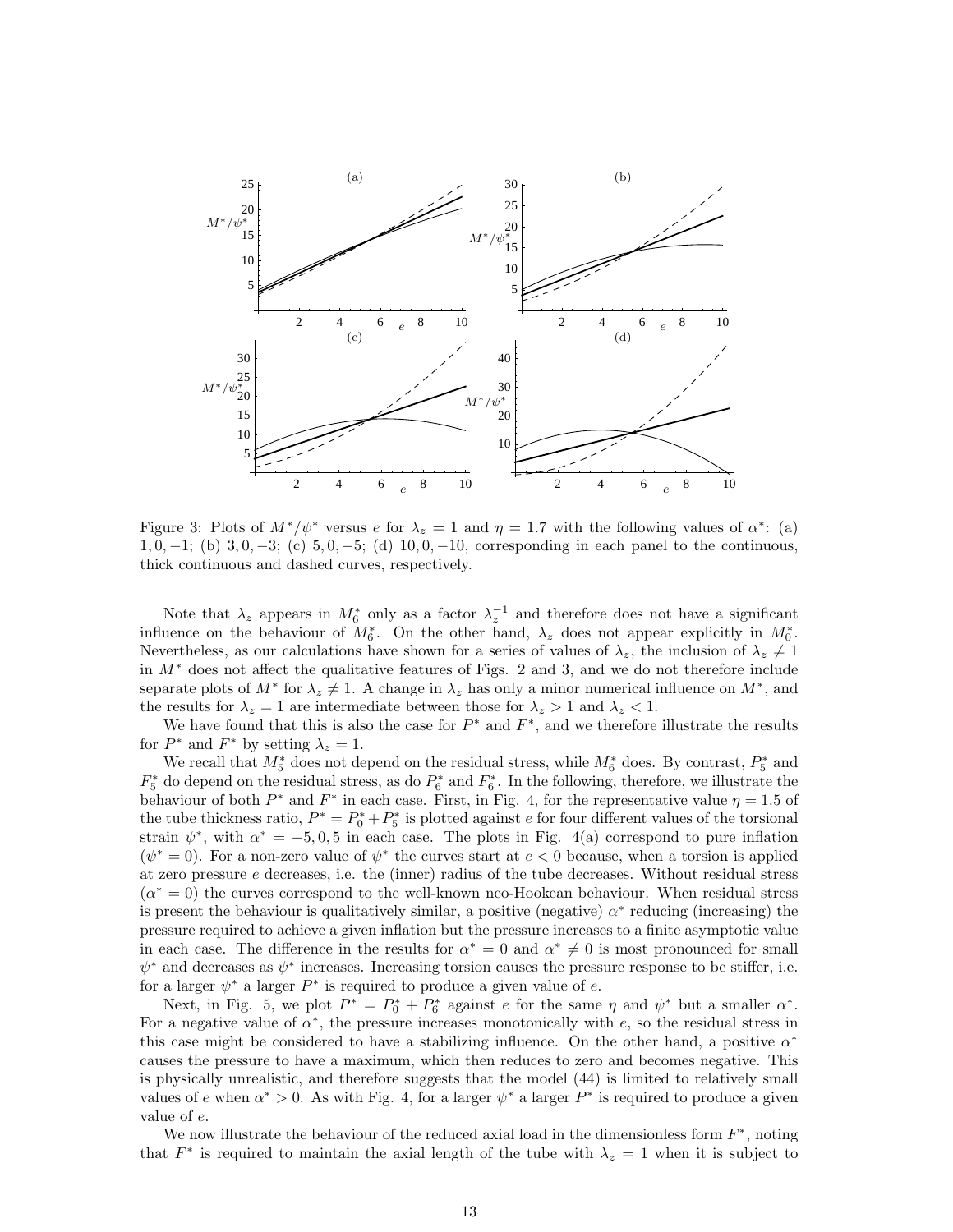

 $\psi^*$ : (a) 0; (b) 0.5; (c) 1; (d) 1.5. In each case the continuous, thick continuous and dashed curves correspond to  $\alpha^* = 5, 0, -5.$ Figure 4: Plots of  $P^* = P_0^* + P_5^*$  versus e for  $\lambda_z = 1$  and  $\eta = 1.5$ , with the following values of  $\mathbf{u}$  1.5.  $\mathbf{u}$ 



 $($ b) 0.5; (c) 1; (d) 1.5. In each case the continuous, thick continuous and dashed correspond to  $\alpha^* = 1, 0, -1.$ Figure 5: Plots of  $P^* = P_0^* + P_6^*$  versus e for  $\lambda_z = 1$  and  $\eta = 1.5$ , with the following values of  $\psi^*$ : (a) 0; (b) 0.5; (c) 1; (d) 1.5. In each case the continuous, thick continuous and dashed curves

torsion and internal pressure. In Fig. 6,  $F^* = F_0^* + F_5^*$  is plotted against e. The curves start on the left at a value of e corresponding to zero pressure, and the four panels correspond to different values of the applied torsional strain  $\psi^*$ . As for  $P^*$ , the residual stress has a significant effect for small torsion but less so as the magnitude of the torsion increases. In each case  $F^*$  is negative so the tube would extend under the combined pressure and torsion if it were free to do so without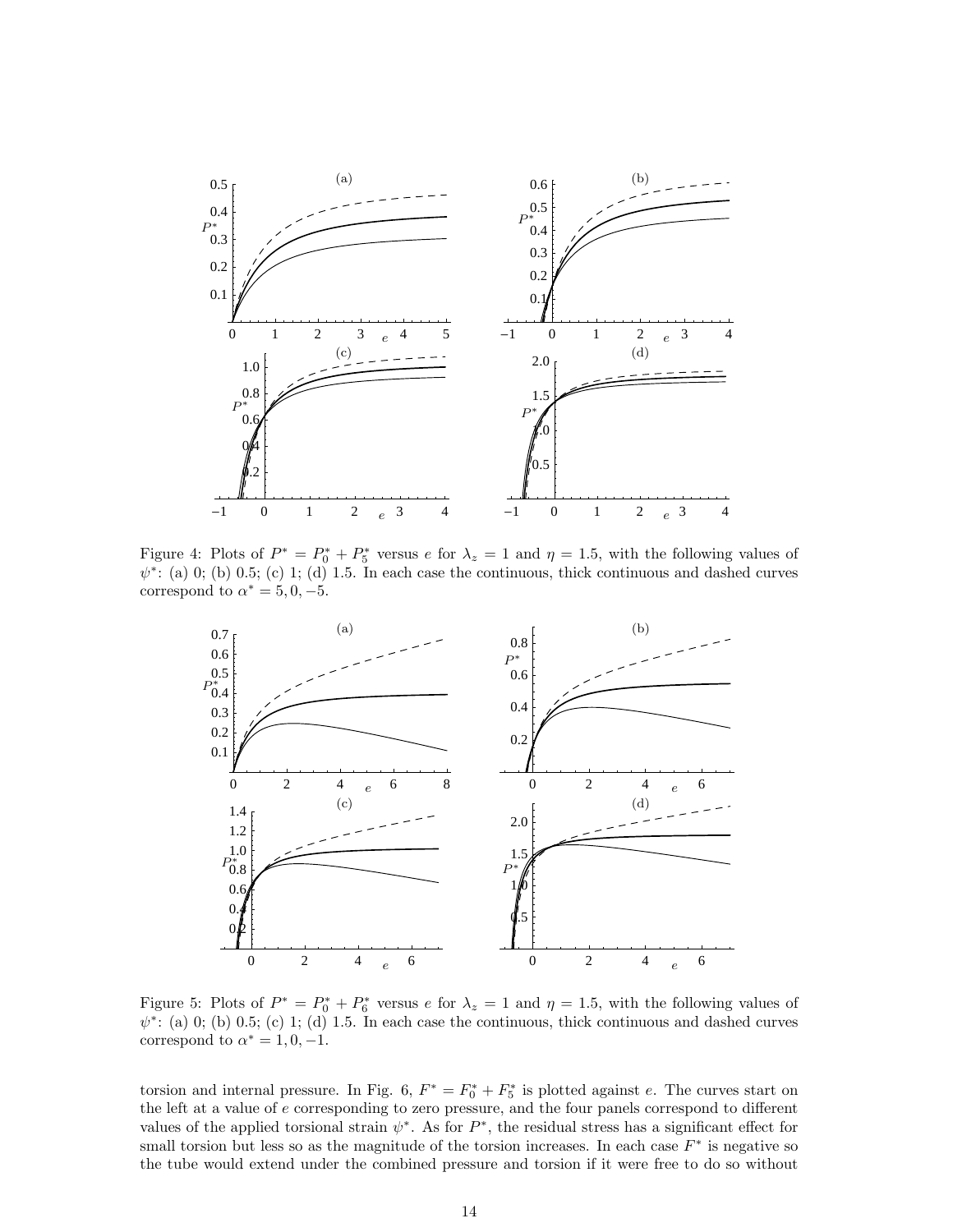![](_page_14_Figure_0.jpeg)

Figure 6: Plots of  $F^* = F_0^* + F_5^*$  versus e for  $\lambda_z = 1$  and  $\eta = 2.5$  with the following values of  $\psi^*$ . (a) 0; (b) 0.5; (c) 1; (d) 1.5. In each case the continuous thick continuous and dashed curves  $\psi^*$ : (a) 0; (b) 0.5; (c) 1; (d) 1.5. In each case the continuous, thick continuous and dashed curves correspond to  $\alpha^* = 1, 0, -1$ .

the application of  $F^*$ , a negative value of which is required to prevent an increase in  $\lambda_z$ . The magnitude  $|F^*|$  increases with the magnitude of the torsion  $\psi^*$ .

 $\frac{1}{2}$  haviour shown in Fig. 6 has some sim positive as inflation begins and then reaches a maximum before monotonically decreasing; see,  $r_{\text{e}}$  reinforcing model and radial reinforcement,  $F^*$  becomes negative as *e* increases, although it is inflation and torsion. For example, for a neo-Hookean material supplemented by the standard The behaviour shown in Fig. 6 has some similarities with that for a fibre-reinforced tube under for example, El Hamdaoui et al. [20] for discussion of the present problem for fibre-reinforced materials.

Plots of  $F^* = F_0^* + F_6^*$  are shown in Fig. 7 for the same values of all the parameters as in changes significantly as  $\psi^*$  increases, when, for positive  $\alpha^*$ ,  $F^*$  is negative as inflation begins but is qualitatively similar to that shown in Fig. 6, although numerically somewhat different. This residual stress is present. For  $\psi^* = 0$ , for example, a positive  $\alpha^*$  leads to a positive  $F^*$ , even for Fig. 6. The behaviour shown here is generally quite different from that shown in Fig. 6 when then deceases to a minimum as  $e$  increases and ultimately becomes positive. On the other hand, small values of e (for which the  $P^*$  results are realistic), while for negative  $\alpha^*$  the behaviour of  $F^*$ negative and monotonically decreasing as  $e$  increases. The qualitative features in Fig. 7 remain for negative  $\alpha^*$ ,  $F^*$  is slightly positive for small e, reaches a maximum and then quickly becomes as the magnitude of  $\alpha^*$  increases, but, interestingly, our calculations show that for larger positive  $\alpha^*$ ,  $F^*$  in Fig. 6(a) is positive and monotonically increasing with e, as in Fig. 7(a).

## 7 Concluding remarks

It should be emphasised that the results highlighted in the previous section are for very simple models of elasticity incorporating residual stress. These simple models may not be truly representative of the effect of residual stress, but, at present, there are not adequate quantitative data available to inform or justify the development of more elaborate models.

It is clear from the illustrations that the considered residual stress can have a significant effect on the elastic response of a tube, in some cases improving performance but in other examples weakening the material response, possibly destabilising the material and leading to counterintuitive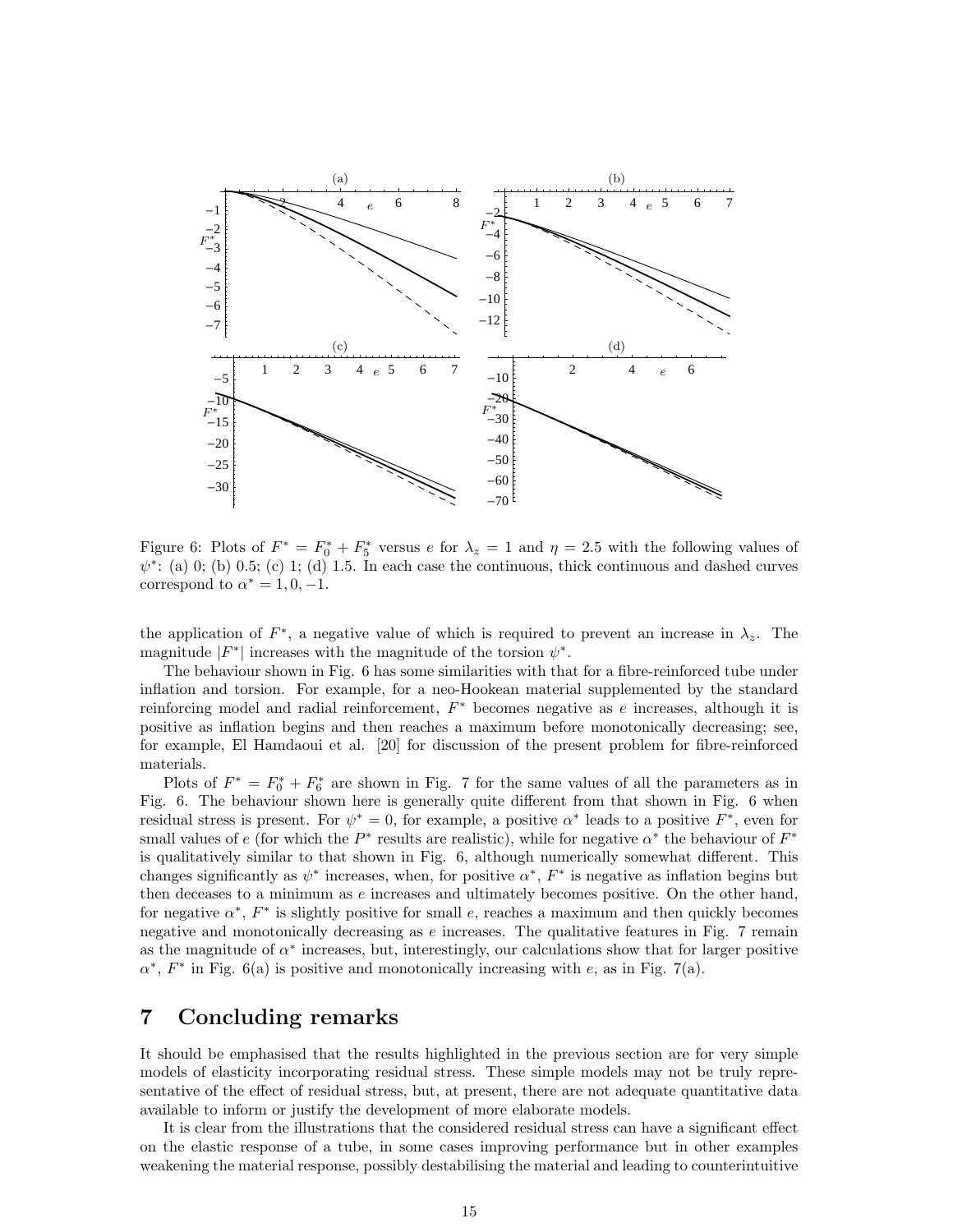![](_page_15_Figure_0.jpeg)

Figure 7: Plots of  $F^* = F_0^* + F_6^*$  versus e for  $\lambda_z = 1$  and  $\eta = 2.5$  with the following values of  $\psi^*$ : (a) 0; (b) 0.5; (c) 1; (d) 1.5. In each case the continuous, thick continuous and dashed curves correspond to  $\alpha^* = 1, 0, -1$ .

and what might be considered unphysical behaviour. A thorough analysis of the influence of residual stress on stability is needed, but is beyond the scope of the present work.

We do, however, provide a brief analysis of strong ellipticity here since it is a local concept that can be applied to the models (43) and (44) themselves without reference to the geometry of the considered problem. For an incompressible material the strong ellipticity condition has the form

$$
[\mathbf{Q(n)m}] \cdot \mathbf{m} > 0 \quad \text{for all non-zero vectors } \mathbf{m} \text{ and } \mathbf{n} \text{ such that } \mathbf{m} \cdot \mathbf{n} = 0,
$$
 (58)

where  $\mathbf{Q}(\mathbf{n})$  is the acoustic tensor, which is given, in Cartesian components, by  $Q_{ij}(\mathbf{n}) = A_{piqj}n_p n_q$ (with summation over indices p and q from 1 to 3),  $\mathcal{A}_{piqj}$  being the components of the elasticity tensor. For a residually stressed material the latter components were given in [35], and in general, the component expressions are very lengthy and therefore not reproduced here. We focus on the specializations of the strong ellipticity condition for the models (43) and (44). First, for (43), the strong ellipticity condition obtained by using the expression for  $\mathcal{A}_{piqj}$  in [35] is independent of m and has the form

$$
\mu(\mathbf{Bn}) \cdot \mathbf{n} + (\mathbf{\Sigma n}) \cdot \mathbf{n} > 0, \quad \mathbf{n} \neq \mathbf{0}.\tag{59}
$$

For the considered deformation and residual stress, this specializes to

$$
(\mu + \tau_{RR})\lambda_r^2 n_r^2 + (\mu + \tau_{\Theta\Theta})\lambda_\theta^2 n_\theta^2 + \mu \lambda_z^2 (\gamma n_\theta + n_z)^2 > 0, \quad (n_r, n_\theta, n_z) \neq (0, 0, 0), \tag{60}
$$

where  $(n_r, n_\theta, n_z)$  are the components of **n**. Necessary and sufficient conditions for (60) to hold are simply

$$
\mu + \tau_{RR} > 0, \quad \mu + \tau_{\Theta\Theta} > 0,\tag{61}
$$

independently of the deformation.

For the specific forms of  $\tau_{RR}$  and  $\tau_{\Theta\Theta}$  given in (46) and (47) with  $R \in [A, B]$ , the strong ellipticity inequalities

$$
-\frac{1}{\eta(\eta-1)} < \alpha^* < \frac{3}{1-\eta+\eta^2} \tag{62}
$$

may be deduced, where we recall that  $\eta = B/A$  and  $\alpha^* = \alpha A^2/\mu$ . For  $\eta = 1.5$  we obtain  $-4/3 < \alpha^* < 12/7$ , which corrects the inequalities (59) given in [41]. Note that the  $\alpha^*$  here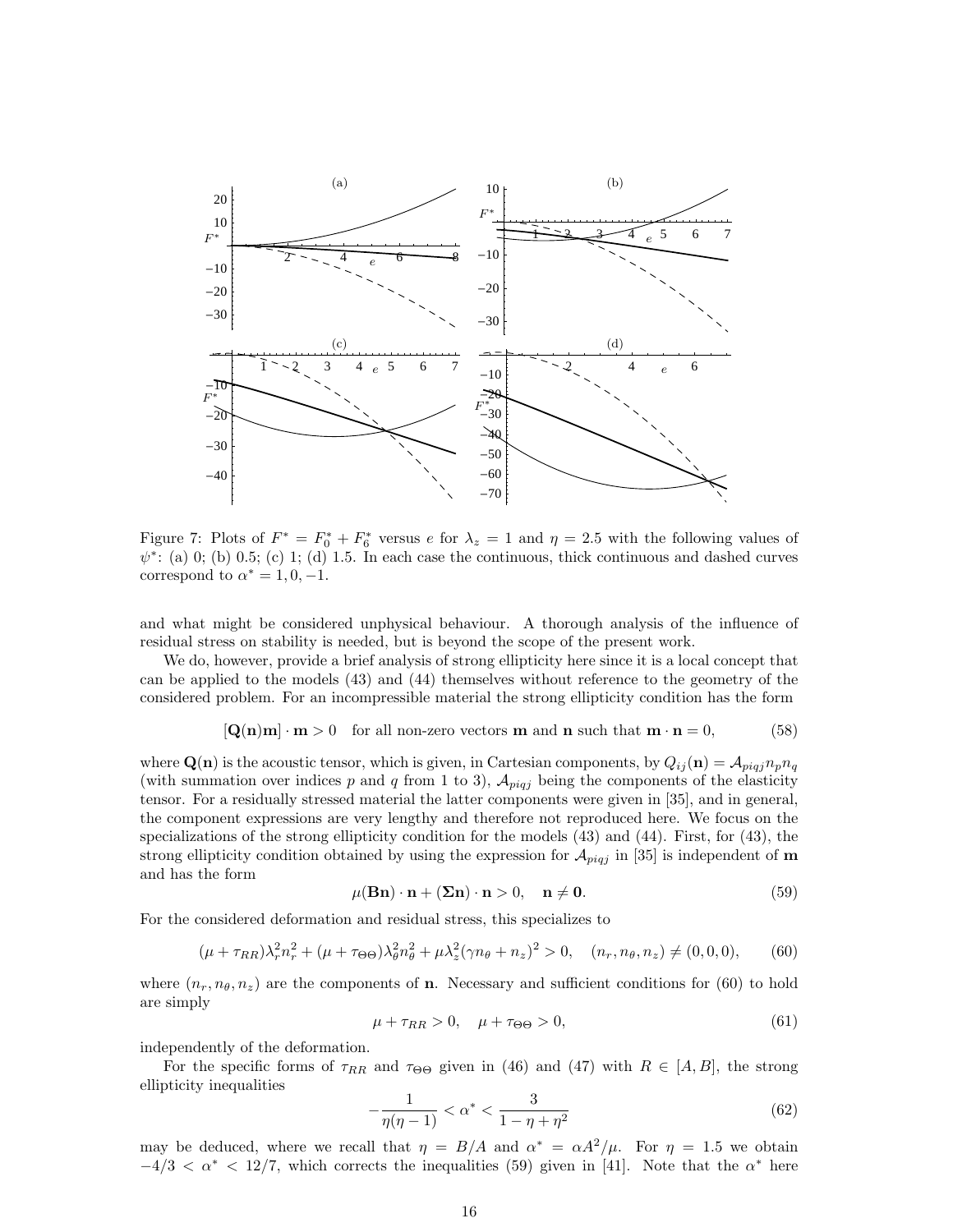corresponds to the notation  $-\bar{\alpha}$  used in [41]. For a solid cylinder  $(A \to 0)$  the inequalities (62) reduce to  $-\mu < \alpha B^2 < 3\mu$ .

For the model (44), the counterpart of (59), obtained from the formula in [35], is

$$
\mu(\mathbf{Bn}) \cdot \mathbf{n} + (\mathbf{\Sigma Bn}) \cdot \mathbf{n} + (\mathbf{\Sigma m}) \cdot \mathbf{n}(\mathbf{Bm}) \cdot \mathbf{n} + \frac{1}{2} [(\mathbf{\Sigma n}) \cdot \mathbf{n}(\mathbf{Bm}) \cdot \mathbf{m} + (\mathbf{\Sigma m}) \cdot \mathbf{m}(\mathbf{Bn}) \cdot \mathbf{n}] > 0,
$$
(63)

with  $\mathbf{m} \cdot \mathbf{n} = 0$ ,  $\mathbf{m} \neq \mathbf{0}$ ,  $\mathbf{n} \neq \mathbf{0}$ . This depends in a relatively complicated way on the deformation, and it is not possible to extract simple necessary and sufficient conditions in general in this case. When evaluated in the reference configuration, however, necessary and sufficient conditions are found to be

$$
\mu + \frac{1}{2}(3\tau_{RR} + \tau_{\Theta\Theta}) > 0, \quad \mu + \frac{1}{2}(\tau_{RR} + 3\tau_{\Theta\Theta}) > 0.
$$
 (64)

Again using the specific forms of  $\tau_{RR}$  and  $\tau_{\Theta\Theta}$  given in (46) and (47), restrictions on the parameters  $\alpha^*$  and  $\eta$  that guarantee strong ellipticity are obtained as

$$
-\frac{2}{3}\frac{1}{\eta(\eta-1)} < \alpha^* < \frac{80}{49(\eta+1)^2 - 160\eta},\tag{65}
$$

which are more restrictive than (62). For a solid cylinder these become  $-2\mu/3 < \alpha B^2 < 80\mu/49$ .

Some values of  $\alpha^*$  used for illustration in the previous section are outside the ranges of values appropriate for satisfaction of the strong ellipticity inequalities above, but for values within these ranges the behaviour is similar qualitatively.

#### Acknowledgements

The authors acknowledge support from the Ministerio de Ciencia, Spain, under the project number DPI2011-26167.

### References

- [1] Rivlin, R.S.: 1947. Torsion of a rubber cylinder. J. Appl. Phys. 18, 444–449 (1947)
- [2] Rivlin, R.S.: 1948. Large elastic deformations of isotropic materials IV. Further developments of the general theory. Phil. Trans. R. Soc. Lond. A 241, 379–397 (1948)
- [3] Rivlin, R.S.: A note on the torsion of an incompressible highly-elastic cylinder. Math. Proc. Cambridge Phil. Soc. 45, 485–487 (1949)
- [4] Rivlin, R.S., Saunders, D.W.: Large elastic deformations of isotropic materials VII. Experiments on the deformation of rubber. Phil. Trans. R. Soc. Lond. A 243, 251–288 (1951)
- [5] Gent, A.N., Rivlin, R.S.: Experiments on the mechanics of rubber II: The torsion, inflation and extension of a tube. Proc. Phys. Soc. B 65, 487–501 (1952)
- [6] Green, A.E., Adkins, J.E.: Large elastic deformations, second edition, Clarendon Press, Oxford (1970)
- [7] Ogden, R.W., Chadwick, P.: On the deformation of solid and tubular cylinders of incompressible isotropic elastic materials. J. Mech. Phys. Solids. 20, 77–90 (1972)
- [8] Horgan, C.O., Polignone, D.A.: A note on the pure torsion of a circular cylinder for a compressible nonlinearly elastic material with nonconvex strain-energy. J. Elasticity 37, 167– 178 (1995)
- [9] Kirkinis, E., Ogden, R.W.: On extension and torsion of a compressible elastic circular cylinder. Math. Mech. Solids 7, 373–392 (2002)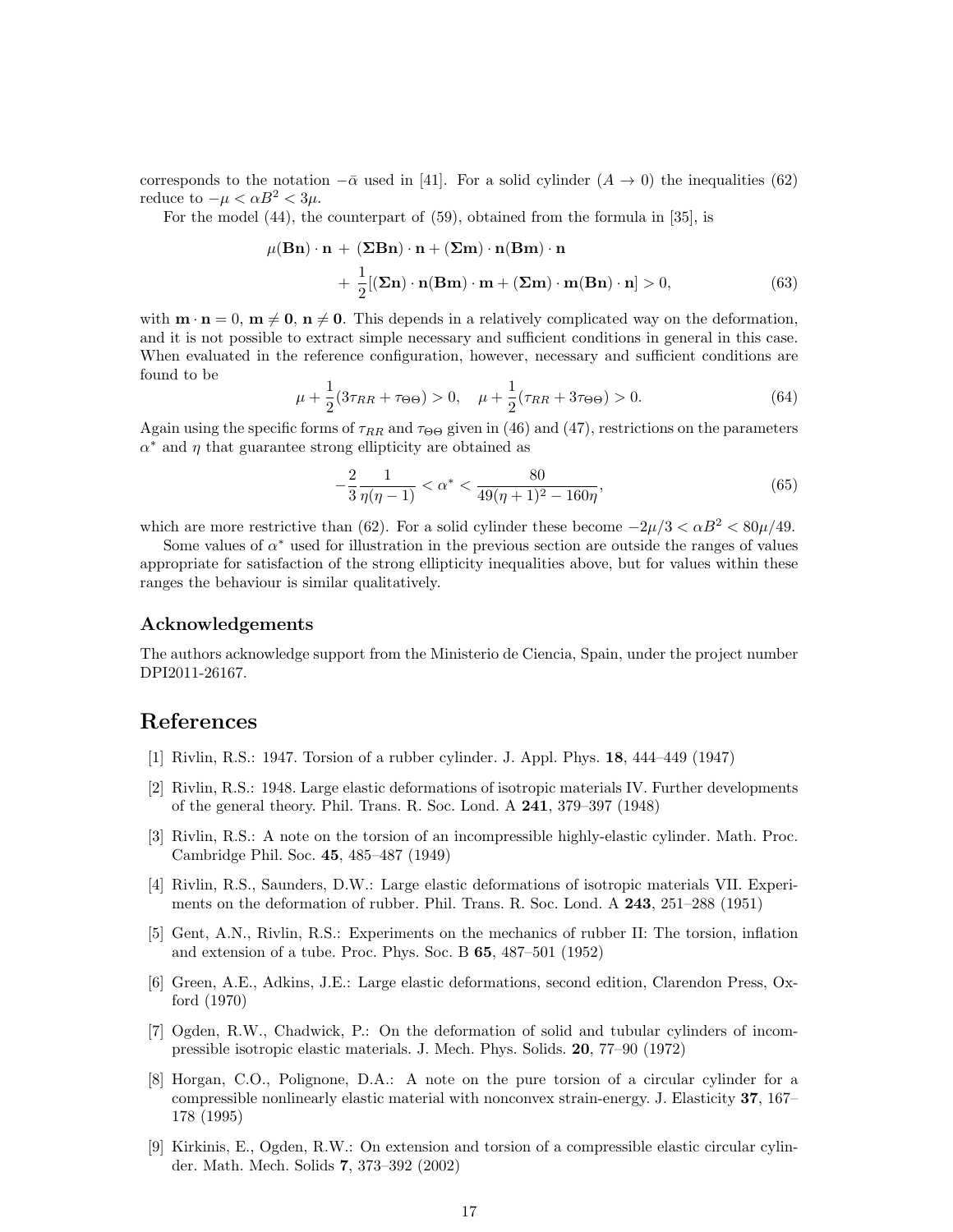- [10] Polignone, D.A., Horgan, C.O.: Pure torsion of compressible non-linearly elastic circular cylinders. Q. Appl. Math. 49, 591–607 (1991)
- [11] Horgan, C.O., Saccomandi, G.: Simple torsion of isotropic, hyperelastic, incompressible materials with limiting chain extensibility. J. Elasticity 56, 159–170 (1999)
- [12] Kanner, L., Horgan, C.O.: On extension and torsion of strain-stiffening rubber-like elastic circular cylinders. J. Elasticity 93, 39–61 (2008)
- [13] Horgan, C.O., Murphy, J.G.: Torsion of incompressible fibre-reinforced nonlinearly elastic circular cylinders. J. Elasticity 103, 235–246 (2011)
- [14] Horgan, C.O., Murphy, J.G.: Finite extension and torsion of fiber-reinforced non-linearly elastic circular cylinders. Int. J. Non-Lin. Mech. 47, 97–104 (2012)
- [15] Rivlin, R.S.: Large elastic deformations of isotropic materials VI. further results in the theory of torsion, shear and flexure. Phil. Trans. R. Soc. Lond. A 242, 173–195 (1949)
- [16] Zidi, M.: Torsion and telescopic shearing of a compressible hyperelastic tube. Mech. Res. Comm. 26, 245–252 (1999)
- [17] Zidi, M.: Finite torsion and anti-plane shear of a compressible hyperelastic and transversely isotropic tube. Int. J. Eng. Sci. 38, 1487–1496 (2000)
- [18] Zidi, M.: Finite torsion and shearing of a compressible and anisotropic tube. Int. J. Non-Lin. Mech. 35, 1115–1126 (2000)
- [19] Zidi, M., Cheref, M.: Finite deformations of fibre-reinforced vascular prosthesis. Mech. Res. Comm. 28, 55–62 (2001)
- [20] El Hamdaoui, M., Merodio, J., Ogden, R.W., Rodríguez, J.: Finite elastic deformations of transversely isotropic circular cylindrical tubes. Int. J. Solids and Struct. 51, 1188–1196 (2014)
- [21] Paige, R.E.: FEA in the design process of rubber bushings. ABAQUS Users' Confereence, pp. 1–15. Simulia, Dassault Syst`emes, Providence, RI (2002)
- [22] Paige, R.E., Mars, W.V.: Implications of the Mullins effect on the stiffness of a pre-loaded rubber component. ABAQUS Users' Confereence, pp. 1–15. Simulia, Dassault Systèmes, Providence, RI (2004)
- [23] Rachev, A.: Theoretical study of the effect of stress-dependent remodeling on arterial geometry under hypertensive conditions. J. Biomech. 30, 819–827 (1997)
- [24] Rachev, A., Hayashi, K.: (1999) Theoretical study of the effects of vascular smooth muscle contraction on strain and stress distributions in arteries. Ann. Biomed. Eng. 27, 459–468 (1999)
- [25] Holzapfel, G.A., Gasser, T.C., Ogden, R.W.: A new constitutive framework for arterial wall mechanics and a comparative study of material models. J. Elast. 61, 1–48 (2000)
- [26] Ogden, R.W., Schulze-Bauer, C.A.J.: Phenomenological and structural aspects of the mechanical response of arteries. Proceedings of the ASME Mechanics in Biology Symposium, Orlando, November 2000. ASME AMD-Vol. 242/BED-Vol. 46, pp. 125-140. ASME: New York (2000)
- [27] Ogden, R.W.: Nonlinear elasticity, anisotropy, material stability and residual stresses in soft tissue (lecture notes, CISM Course on the Biomechanics of Soft Tissue in Cardiovascular Systems), pp. 65–108. CISM Courses and Lectures Series 441, Springer, Wien (2003)